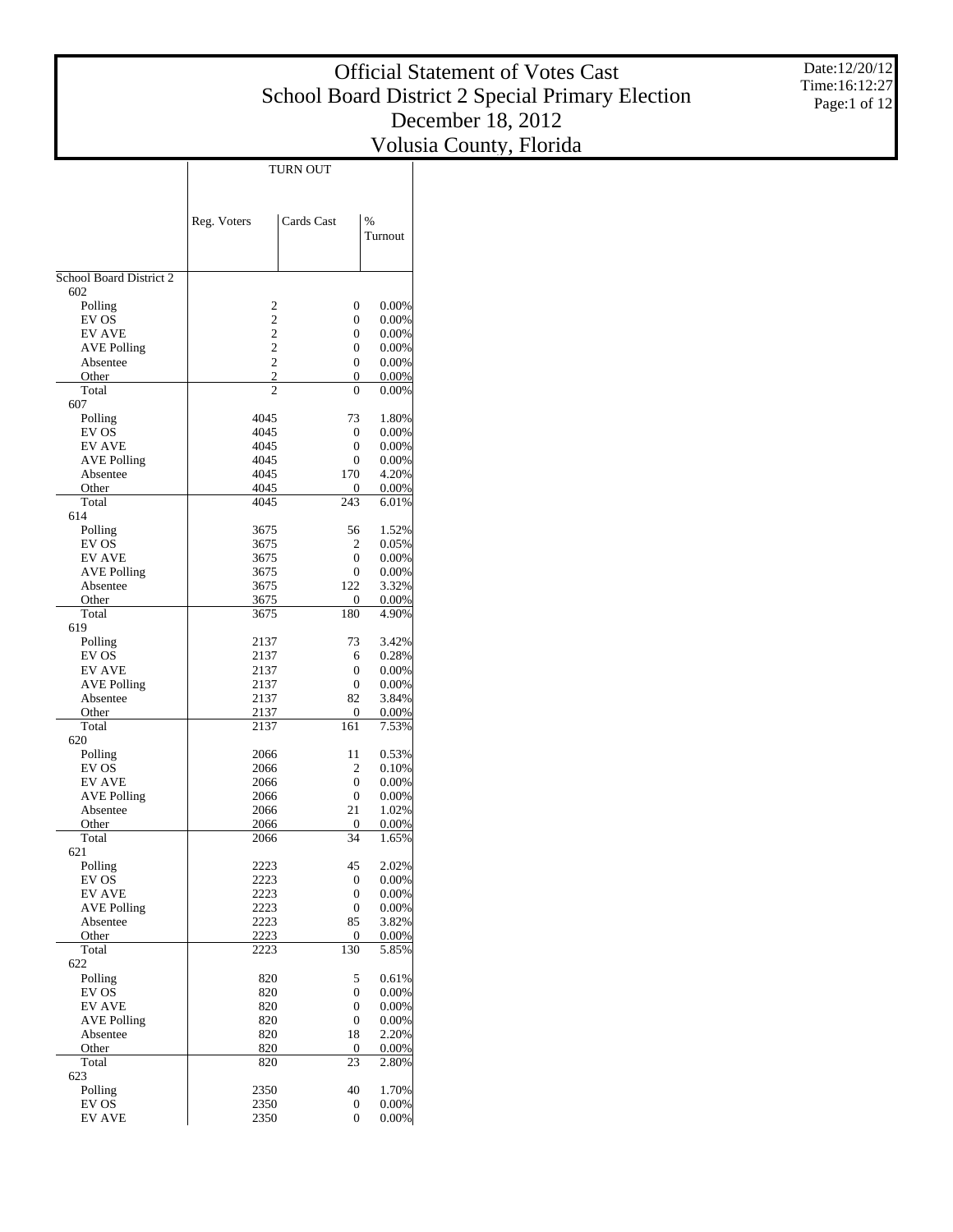Date:12/20/12 Time:16:12:27 Page:2 of 12

|                    |              | TURN OUT         |                |
|--------------------|--------------|------------------|----------------|
|                    |              |                  |                |
|                    |              |                  |                |
|                    | Reg. Voters  | Cards Cast       | %              |
|                    |              |                  | Turnout        |
|                    |              |                  |                |
|                    |              |                  |                |
| <b>AVE Polling</b> | 2350         | $\boldsymbol{0}$ | 0.00%          |
| Absentee           | 2350         | 78               | 3.32%          |
| Other              | 2350         | 0                | 0.00%          |
| Total              | 2350         | 118              | 5.02%          |
| 625                |              | 55               |                |
| Polling<br>EV OS   | 1664<br>1664 | $\overline{0}$   | 3.31%<br>0.00% |
| <b>EV AVE</b>      | 1664         | 0                | 0.00%          |
| <b>AVE Polling</b> | 1664         | $\overline{0}$   | 0.00%          |
| Absentee           | 1664         | 89               | 5.35%          |
| Other              | 1664         | 0                | 0.00%          |
| Total              | 1664         | 144              | 8.65%          |
| 626                |              |                  |                |
| Polling            | 1519         | 24               | 1.58%          |
| EV OS              | 1519         | $\overline{0}$   | 0.00%          |
| <b>EV AVE</b>      | 1519         | $\overline{0}$   | 0.00%          |
| <b>AVE Polling</b> | 1519         | $\overline{0}$   | 0.00%          |
| Absentee           | 1519         | 44               | 2.90%          |
| Other              | 1519         | $\overline{0}$   | 0.00%          |
| Total              | 1519         | 68               | 4.48%          |
| 628                |              |                  |                |
| Polling<br>EV OS   | 3775<br>3775 | 109<br>2         | 2.89%<br>0.05% |
| <b>EV AVE</b>      | 3775         | 0                | 0.00%          |
| <b>AVE Polling</b> | 3775         | $\overline{0}$   | 0.00%          |
| Absentee           | 3775         | 175              | 4.64%          |
| Other              | 3775         | $\overline{0}$   | 0.00%          |
| Total              | 3775         | 286              | 7.58%          |
| 633                |              |                  |                |
| Polling            | 3814         | 89               | 2.33%          |
| EV OS              | 3814         | $\overline{0}$   | 0.00%          |
| <b>EV AVE</b>      | 3814         | 0                | 0.00%          |
| <b>AVE Polling</b> | 3814         | 1                | 0.03%          |
| Absentee           | 3814         | 120              | 3.15%          |
| Other              | 3814         | 0                | 0.00%          |
| Total              | 3814         | 210              | 5.51%          |
| 638                |              | 35               | 1.61%          |
| Polling<br>EV OS   | 2175<br>2175 | 0                | 0.00%          |
| <b>EV AVE</b>      | 2175         | 0                | 0.00%          |
| <b>AVE Polling</b> | 2175         | $\overline{0}$   | 0.00%          |
| Absentee           | 2175         | 101              | 4.64%          |
| Other              | 2175         | $\boldsymbol{0}$ | 0.00%          |
| Total              | 2175         | 136              | 6.25%          |
| 641                |              |                  |                |
| Polling            | 4468         | 80               | 1.79%          |
| EV OS              | 4468         | 2                | 0.04%          |
| <b>EV AVE</b>      | 4468         | $\overline{0}$   | 0.00%          |
| <b>AVE Polling</b> | 4468         | 0                | 0.00%          |
| Absentee           | 4468         | 226              | 5.06%          |
| Other              | 4468         | 0                | 0.00%          |
| Total              | 4468         | 308              | 6.89%          |
| 701<br>Polling     |              |                  |                |
| EV OS              | 5527<br>5527 | 92<br>0          | 1.66%<br>0.00% |
| <b>EV AVE</b>      | 5527         | 0                | 0.00%          |
| <b>AVE Polling</b> | 5527         | 0                | 0.00%          |
| Absentee           | 5527         | 242              | 4.38%          |
| Other              | 5527         | $\boldsymbol{0}$ | 0.00%          |
| Total              | 5527         | 334              | 6.04%          |
| 703                |              |                  |                |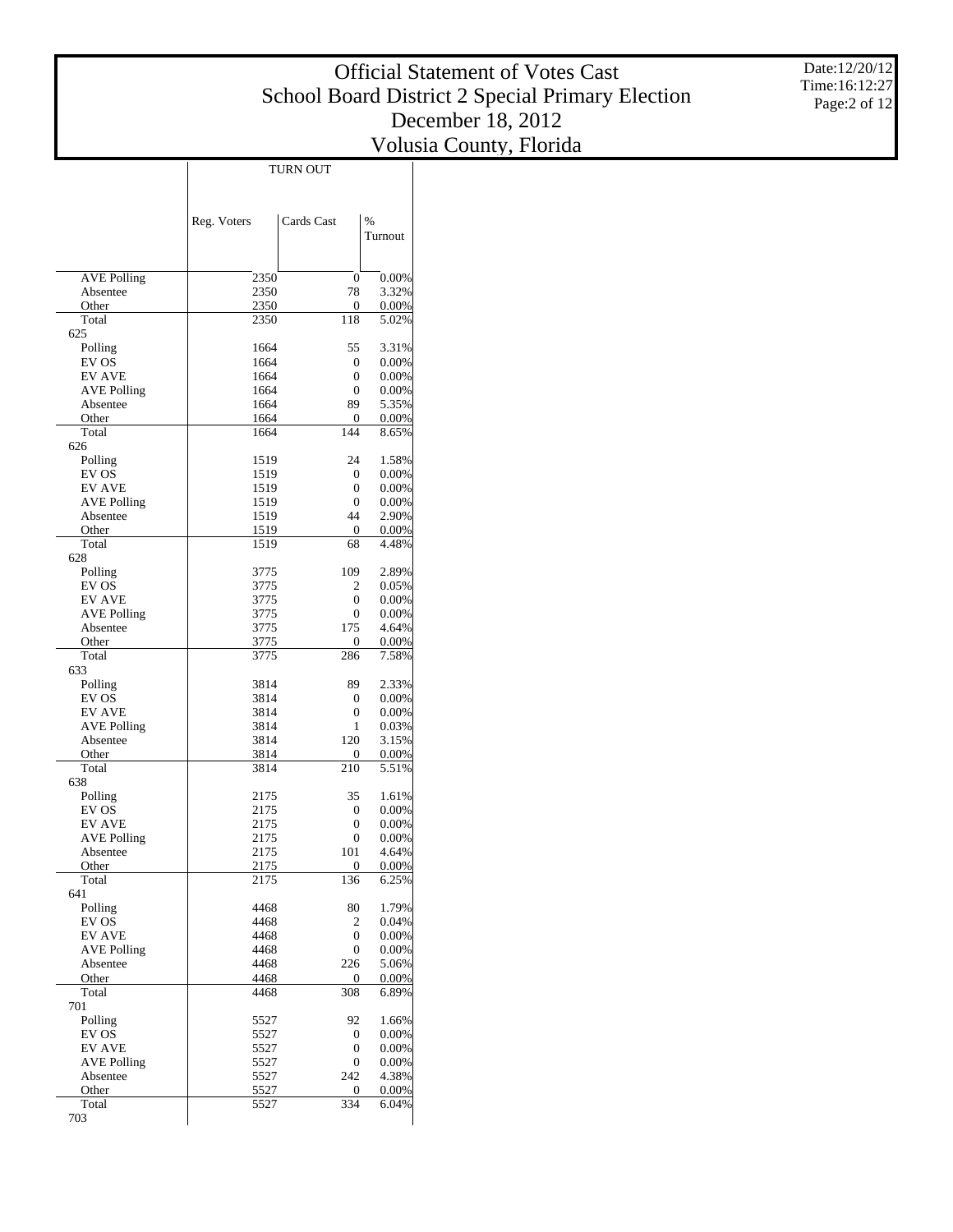Date:12/20/12 Time:16:12:27 Page:3 of 12

|                                     |              | TURN OUT                         |                 |
|-------------------------------------|--------------|----------------------------------|-----------------|
|                                     |              |                                  |                 |
|                                     |              |                                  |                 |
|                                     | Reg. Voters  | Cards Cast                       | $\%$<br>Turnout |
|                                     |              |                                  |                 |
|                                     |              |                                  |                 |
| Polling<br>EV OS                    | 2476<br>2476 | 23<br>$\overline{0}$             | 0.93%<br>0.00%  |
| <b>EV AVE</b>                       | 2476         | $\overline{0}$                   | 0.00%           |
| <b>AVE Polling</b>                  | 2476         | $\overline{0}$                   | 0.00%           |
| Absentee                            | 2476         | 133                              | 5.37%           |
| Other<br>Total                      | 2476<br>2476 | 0<br>156                         | 0.00%           |
| 705                                 |              |                                  | 6.30%           |
| Polling                             | 1378         | 40                               | 2.90%           |
| EV OS                               | 1378         | 1                                | 0.07%           |
| <b>EV AVE</b>                       | 1378         | $\overline{0}$                   | 0.00%           |
| <b>AVE Polling</b><br>Absentee      | 1378<br>1378 | $\overline{0}$<br>41             | 0.00%<br>2.98%  |
| Other                               | 1378         | 0                                | 0.00%           |
| Total                               | 1378         | 82                               | 5.95%           |
| 706                                 |              |                                  |                 |
| Polling                             | 3706         | 131                              | 3.53%           |
| EV OS<br><b>EV AVE</b>              | 3706<br>3706 | 0<br>$\overline{0}$              | 0.00%<br>0.00%  |
| <b>AVE Polling</b>                  | 3706         | $\overline{0}$                   | 0.00%           |
| Absentee                            | 3706         | 234                              | 6.31%           |
| Other                               | 3706         | 0                                | 0.00%           |
| Total                               | 3706         | 365                              | 9.85%           |
| 709<br>Polling                      | 3363         | 23                               | 0.68%           |
| EV OS                               | 3363         | $\overline{0}$                   | 0.00%           |
| <b>EV AVE</b>                       | 3363         | $\overline{0}$                   | 0.00%           |
| <b>AVE Polling</b>                  | 3363         | $\overline{0}$                   | 0.00%           |
| Absentee                            | 3363         | 125                              | 3.72%           |
| Other<br>Total                      | 3363<br>3363 | 0<br>148                         | 0.00%<br>4.40%  |
| 711                                 |              |                                  |                 |
| Polling                             | 4084         | 32                               | 0.78%           |
| EV OS                               | 4084         | $\overline{0}$                   | 0.00%           |
| <b>EV AVE</b>                       | 4084<br>4084 | $\overline{0}$<br>$\overline{0}$ | 0.00%           |
| <b>AVE Polling</b><br>Absentee      | 4084         | 162                              | 0.00%<br>3.97%  |
| Other                               | 4084         | 0                                | 0.00%           |
| Total                               | 4084         | 194                              | 4.75%           |
| 712                                 |              |                                  |                 |
| Polling<br>EV OS                    | 2054<br>2054 | 11<br>0                          | 0.54%<br>0.00%  |
| <b>EV AVE</b>                       | 2054         | 0                                | 0.00%           |
| <b>AVE Polling</b>                  | 2054         | $\boldsymbol{0}$                 | 0.00%           |
| Absentee                            | 2054         | 66                               | 3.21%           |
| Other                               | 2054         | 0                                | 0.00%           |
| Total<br>714                        | 2054         | 77                               | 3.75%           |
| Polling                             | 3370         | 40                               | 1.19%           |
| EV OS                               | 3370         | 0                                | 0.00%           |
| <b>EV AVE</b>                       | 3370         | 0                                | 0.00%           |
| <b>AVE Polling</b>                  | 3370         | 0                                | 0.00%           |
| Absentee<br>Other                   | 3370<br>3370 | 146<br>0                         | 4.33%<br>0.00%  |
| Total                               | 3370         | 186                              | 5.52%           |
| 717                                 |              |                                  |                 |
| Polling                             | 1680         | 27                               | 1.61%           |
| EV OS                               | 1680         | 0                                | 0.00%           |
| <b>EV AVE</b><br><b>AVE Polling</b> | 1680<br>1680 | 0<br>0                           | 0.00%<br>0.00%  |
| Absentee                            | 1680         | 49                               | 2.92%           |
|                                     |              |                                  |                 |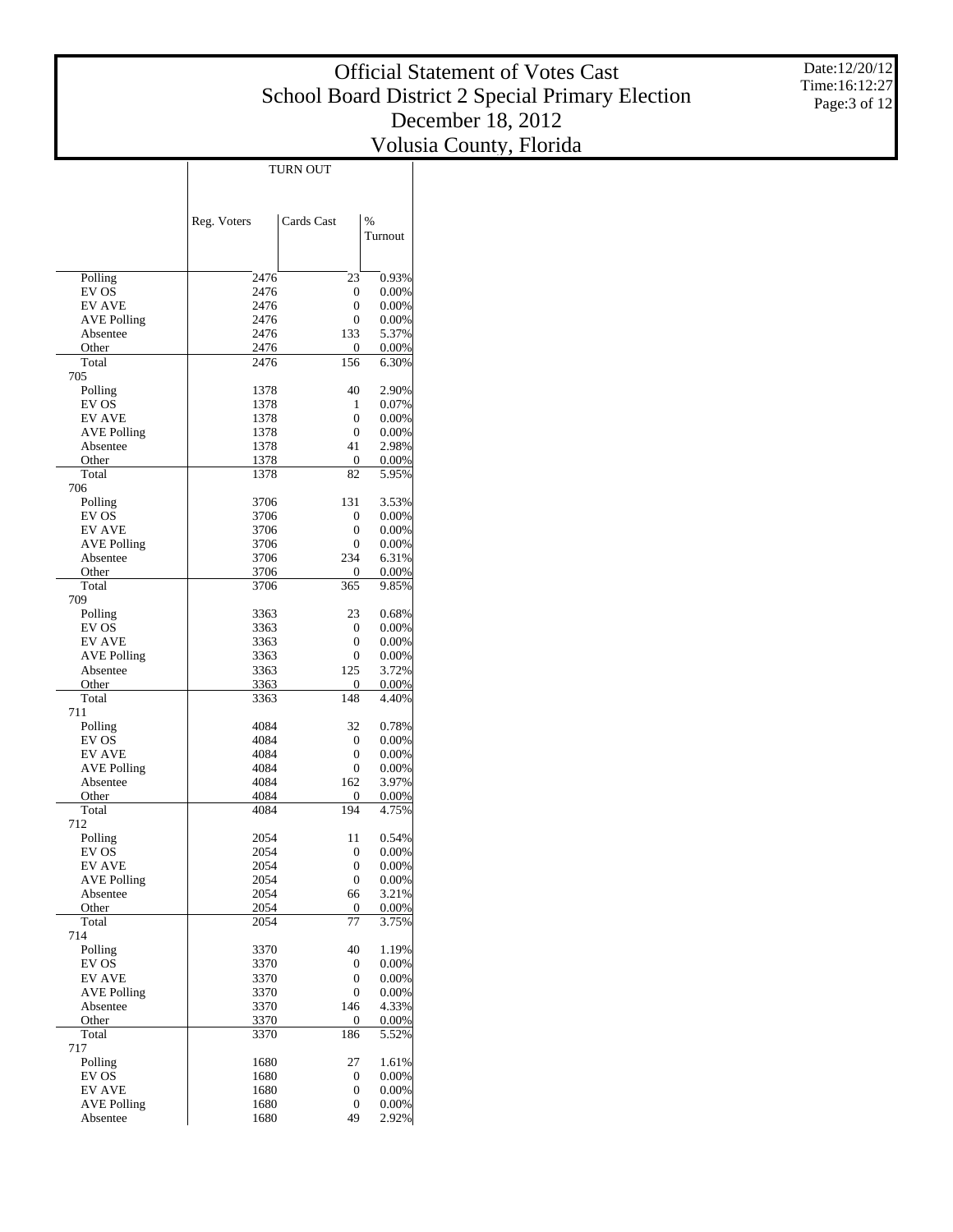# Official Statement of Votes Cast School Board District 2 Special Primary Election December 18, 2012

Volusia County, Florida Turnout TURN OUT

Date:12/20/12 Time:16:12:27 Page:4 of 12

|                    | Reg. Voters | Cards Cast     | $\%$    |
|--------------------|-------------|----------------|---------|
|                    |             |                | Turnout |
|                    |             |                |         |
|                    |             |                |         |
| Other              | 1680        | $\overline{0}$ | 0.00%   |
| Total              | 1680        | 76             | 4.52%   |
| 720                |             |                |         |
| Polling            | 928         | 5              | 0.54%   |
| EV OS              | 928         | $\theta$       | 0.00%   |
| <b>EV AVE</b>      | 928         | $\theta$       | 0.00%   |
| <b>AVE Polling</b> | 928         | $\theta$       | 0.00%   |
| Absentee           | 928         | 43             | 4.63%   |
| Other              | 928         | $\mathbf{0}$   | 0.00%   |
| Total              | 928         | 48             | 5.17%   |
| 726                |             |                |         |
| Polling            | 2867        | 123            | 4.29%   |
| EV OS              | 2867        | $\Omega$       | 0.00%   |
| <b>EV AVE</b>      | 2867        | $\theta$       | 0.00%   |
| <b>AVE Polling</b> | 2867        | $\theta$       | 0.00%   |
| Absentee           | 2867        | 142            | 4.95%   |
| Other              | 2867        | $\overline{0}$ | 0.00%   |
| Total              | 2867        | 265            | 9.24%   |
| Total              |             |                |         |
| Polling            | 66166       | 1242           | 1.88%   |
| <b>AVE Polling</b> | 66166       | 1              | 0.00%   |
| EV OS              | 66166       | 15             | 0.02%   |
| <b>EV AVE</b>      | 66166       | $\Omega$       | 0.00%   |
| Absentee           | 66166       | 2714           | 4.10%   |
| Other              | 66166       | $\theta$       | 0.00%   |
| Total              | 66166       | 3972           | 6.00%   |
|                    |             |                |         |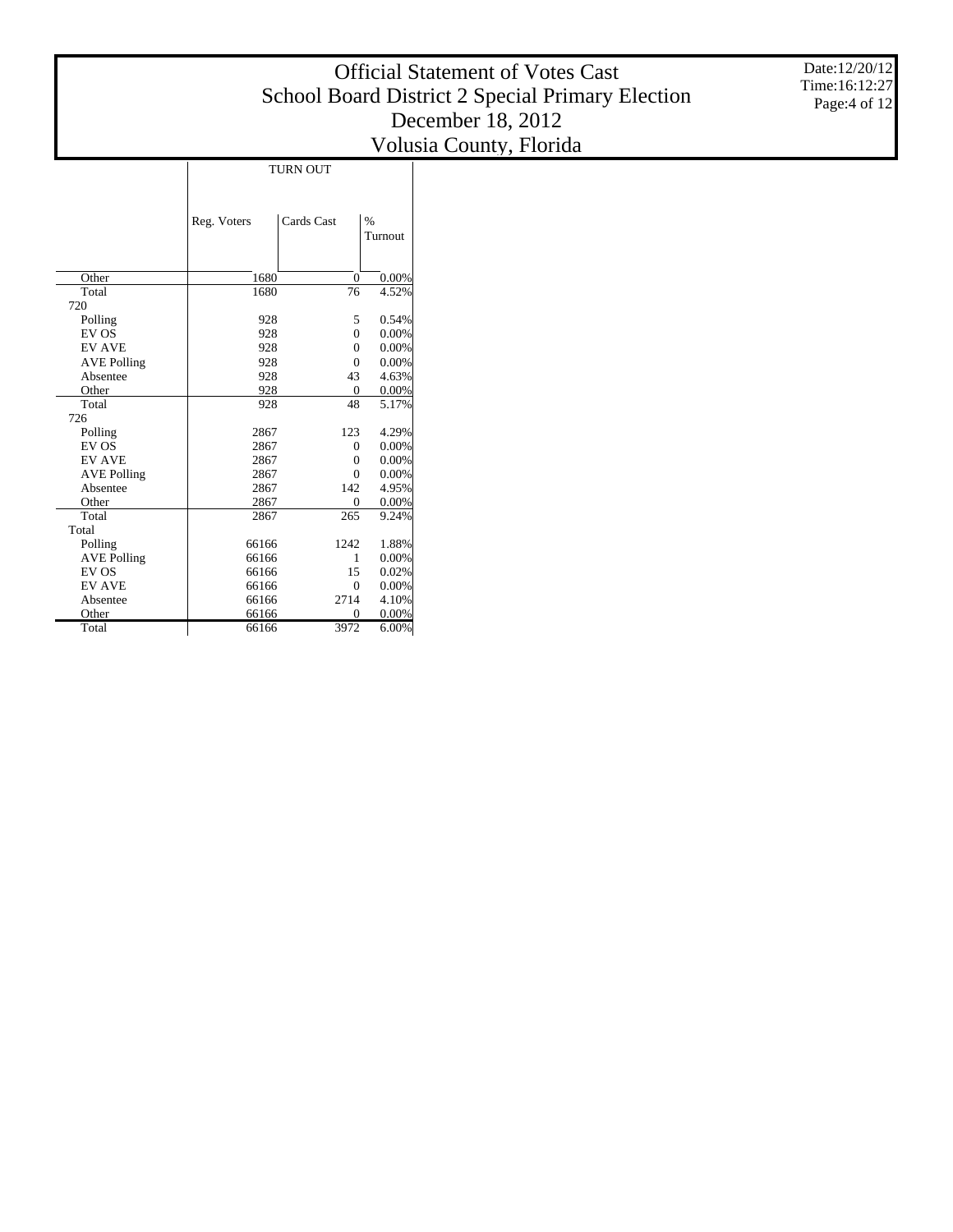Date:12/20/12 Time:16:12:27 Page:5 of 12

|                                     |                                    |                                  | , ordona County,       |                                      | School Board 2                       | T <sub>10</sub> T <sub>10</sub>                                            |                |                                      |                |
|-------------------------------------|------------------------------------|----------------------------------|------------------------|--------------------------------------|--------------------------------------|----------------------------------------------------------------------------|----------------|--------------------------------------|----------------|
|                                     | Reg. Voters                        | Times<br>Counted                 | <b>Total Votes</b>     | Times<br><b>Blank</b><br>Voted       | Times<br>Over<br>Voted               | Horace Anderson, Jr.                                                       |                | Deborah Haigh Nader                  |                |
| School Board District 2             |                                    |                                  |                        |                                      |                                      |                                                                            |                |                                      |                |
| 602<br>Polling                      |                                    |                                  |                        |                                      |                                      |                                                                            |                |                                      |                |
| EV OS                               | $\boldsymbol{2}$<br>$\mathfrak{2}$ | $\boldsymbol{0}$<br>$\mathbf{0}$ |                        | $\boldsymbol{0}$<br>$\boldsymbol{0}$ | $\boldsymbol{0}$<br>$\boldsymbol{0}$ | $\boldsymbol{0}$<br>$\boldsymbol{0}$<br>$\overline{0}$<br>$\boldsymbol{0}$ |                | $\boldsymbol{0}$<br>$\boldsymbol{0}$ |                |
| <b>EV AVE</b>                       | $\overline{\mathbf{c}}$            | $\boldsymbol{0}$                 |                        | $\boldsymbol{0}$                     | $\boldsymbol{0}$                     | $\boldsymbol{0}$<br>$\boldsymbol{0}$                                       |                | $\mathbf{0}$                         |                |
| <b>AVE Polling</b>                  | $\overline{c}$                     | $\boldsymbol{0}$                 |                        | $\boldsymbol{0}$                     | $\boldsymbol{0}$                     | $\boldsymbol{0}$<br>$\mathbf{0}$                                           |                | $\boldsymbol{0}$                     |                |
| Absentee                            | $\sqrt{2}$                         | 0                                |                        | $\boldsymbol{0}$                     | $\boldsymbol{0}$                     | $\boldsymbol{0}$<br>0                                                      |                | $\boldsymbol{0}$                     |                |
| Other                               | $\mathfrak{2}$<br>$\overline{c}$   | $\mathbf{0}$<br>$\overline{0}$   |                        | $\overline{0}$<br>$\overline{0}$     | $\boldsymbol{0}$<br>$\overline{0}$   | $\boldsymbol{0}$<br>$\mathbf{0}$<br>$\overline{0}$<br>$\overline{0}$       |                | $\mathbf{0}$<br>$\overline{0}$       |                |
| Total<br>607                        |                                    |                                  |                        |                                      |                                      |                                                                            |                |                                      |                |
| Polling                             | 4045                               | 73                               | 73                     |                                      | $\boldsymbol{0}$                     | $\boldsymbol{0}$<br>6                                                      | 8.22%          | $\tau$                               | 9.59%          |
| EV OS                               | 4045                               | $\mathbf{0}$                     |                        | $\mathbf{0}$                         | $\boldsymbol{0}$                     | $\boldsymbol{0}$<br>$\mathbf{0}$                                           |                | $\boldsymbol{0}$                     |                |
| <b>EV AVE</b>                       | 4045                               | $\mathbf{0}$                     |                        | $\mathbf{0}$                         | $\boldsymbol{0}$                     | $\mathbf{0}$<br>0                                                          |                | $\boldsymbol{0}$                     |                |
| <b>AVE Polling</b>                  | 4045                               | $\theta$                         |                        | $\overline{0}$                       | $\boldsymbol{0}$                     | $\boldsymbol{0}$<br>$\mathbf{0}$                                           |                | $\mathbf{0}$                         |                |
| Absentee<br>Other                   | 4045<br>4045                       | 170<br>$\boldsymbol{0}$          | 169                    | $\mathbf{0}$                         | $\mathbf{1}$<br>$\boldsymbol{0}$     | 9<br>0<br>$\boldsymbol{0}$<br>$\mathbf{0}$                                 | 5.33%          | 12<br>$\mathbf{0}$                   | 7.10%          |
| Total                               | 4045                               | 243                              | 242                    |                                      | $\mathbf{1}$                         | $\overline{15}$<br>$\overline{0}$                                          | 6.20%          | 19                                   | 7.85%          |
| 614                                 |                                    |                                  |                        |                                      |                                      |                                                                            |                |                                      |                |
| Polling                             | 3675                               | 56                               | 56                     |                                      | $\boldsymbol{0}$                     | $\boldsymbol{0}$<br>$\mathbf{1}$                                           | 1.79%          | 3                                    | 5.36%          |
| EV OS                               | 3675                               | $\overline{2}$                   |                        | $\overline{2}$                       | $\boldsymbol{0}$                     | $\boldsymbol{0}$<br>$\boldsymbol{0}$                                       | 0.00%          | $\boldsymbol{0}$                     | 0.00%          |
| <b>EV AVE</b>                       | 3675                               | $\boldsymbol{0}$                 |                        | $\mathbf{0}$                         | $\boldsymbol{0}$                     | $\boldsymbol{0}$<br>$\mathbf{0}$                                           |                | $\boldsymbol{0}$                     |                |
| <b>AVE Polling</b><br>Absentee      | 3675<br>3675                       | $\theta$<br>122                  | 122                    | $\mathbf{0}$                         | $\boldsymbol{0}$<br>$\boldsymbol{0}$ | $\boldsymbol{0}$<br>$\mathbf{0}$<br>8<br>0                                 | 6.56%          | $\boldsymbol{0}$<br>7                | 5.74%          |
| Other                               | 3675                               | $\boldsymbol{0}$                 |                        | $\mathbf{0}$                         | $\boldsymbol{0}$                     | $\boldsymbol{0}$<br>$\mathbf{0}$                                           |                | $\mathbf{0}$                         |                |
| Total                               | 3675                               | 180                              | 180                    |                                      | $\overline{0}$                       | 9<br>$\overline{0}$                                                        | 5.00%          | 10                                   | 5.56%          |
| 619                                 |                                    |                                  |                        |                                      |                                      |                                                                            |                |                                      |                |
| Polling                             | 2137                               | 73                               | 73                     |                                      | $\boldsymbol{0}$                     | $\boldsymbol{0}$<br>$\mathbf{1}$                                           | 1.37%          | $\mathbf{1}$                         | 1.37%          |
| EV OS                               | 2137                               | 6<br>$\boldsymbol{0}$            |                        | 6<br>$\mathbf{0}$                    | $\boldsymbol{0}$<br>$\boldsymbol{0}$ | $\boldsymbol{0}$<br>$\boldsymbol{0}$<br>$\boldsymbol{0}$<br>$\mathbf{0}$   | 0.00%          | $\boldsymbol{0}$<br>$\boldsymbol{0}$ | 0.00%          |
| <b>EV AVE</b><br><b>AVE Polling</b> | 2137<br>2137                       | $\mathbf{0}$                     |                        | $\mathbf{0}$                         | $\boldsymbol{0}$                     | $\boldsymbol{0}$<br>$\theta$                                               |                | $\boldsymbol{0}$                     |                |
| Absentee                            | 2137                               | 82                               | 82                     |                                      | $\boldsymbol{0}$                     | $\boldsymbol{0}$<br>10                                                     | 12.20%         | $\overline{c}$                       | 2.44%          |
| Other                               | 2137                               | $\overline{0}$                   |                        | $\theta$                             | $\boldsymbol{0}$                     | $\boldsymbol{0}$<br>$\boldsymbol{0}$                                       |                | $\mathbf{0}$                         |                |
| Total                               | 2137                               | 161                              | 161                    |                                      | $\overline{0}$                       | 11<br>$\overline{0}$                                                       | 6.83%          | 3                                    | 1.86%          |
| 620                                 |                                    |                                  |                        |                                      |                                      |                                                                            |                |                                      |                |
| Polling                             | 2066<br>2066                       | 11<br>$\overline{2}$             | 11                     | $\overline{2}$                       | $\boldsymbol{0}$<br>$\boldsymbol{0}$ | $\boldsymbol{0}$<br>1<br>$\boldsymbol{0}$<br>$\boldsymbol{0}$              | 9.09%<br>0.00% | $\boldsymbol{0}$<br>$\boldsymbol{0}$ | 0.00%<br>0.00% |
| EV OS<br><b>EV AVE</b>              | 2066                               | $\mathbf{0}$                     |                        | $\mathbf{0}$                         | $\boldsymbol{0}$                     | $\boldsymbol{0}$<br>$\mathbf{0}$                                           |                | $\mathbf{0}$                         |                |
| <b>AVE Polling</b>                  | 2066                               | $\mathbf{0}$                     |                        | $\mathbf{0}$                         | $\boldsymbol{0}$                     | $\boldsymbol{0}$<br>$\mathbf{0}$                                           |                | $\boldsymbol{0}$                     |                |
| Absentee                            | 2066                               | 21                               | 21                     |                                      | $\boldsymbol{0}$                     | $\overline{0}$<br>0                                                        | 0.00%          | $\sqrt{2}$                           | 9.52%          |
| Other                               | 2066                               | $\mathbf{0}$                     |                        | $\mathbf{0}$                         | $\boldsymbol{0}$                     | $\boldsymbol{0}$<br>$\overline{0}$                                         |                | $\mathbf{0}$                         |                |
| Total                               | 2066                               | 34                               | 34                     |                                      | $\overline{0}$                       | $\mathbf{1}$<br>$\overline{0}$                                             | 2.94%          | $\overline{c}$                       | 5.88%          |
| 621<br>Polling                      | 2223                               | 45                               | 44                     |                                      | $\mathbf{1}$                         | $\boldsymbol{0}$<br>1                                                      | 2.27%          | $\boldsymbol{0}$                     | $0.00\%$       |
| EV OS                               | 2223                               | $\mathbf{0}$                     |                        | $\mathbf{0}$                         | $\boldsymbol{0}$                     | $\boldsymbol{0}$<br>$\mathbf{0}$                                           |                | $\boldsymbol{0}$                     |                |
| <b>EV AVE</b>                       | 2223                               | $\boldsymbol{0}$                 |                        | $\boldsymbol{0}$                     | $\boldsymbol{0}$                     | $\boldsymbol{0}$<br>$\mathbf{0}$                                           |                | $\boldsymbol{0}$                     |                |
| <b>AVE Polling</b>                  | 2223                               | $\mathbf{0}$                     |                        | $\mathbf{0}$                         | $\boldsymbol{0}$                     | $\boldsymbol{0}$<br>$\mathbf{0}$                                           |                | $\mathbf{0}$                         |                |
| Absentee                            | 2223                               | 85                               | 85                     |                                      | $\boldsymbol{0}$                     | $\boldsymbol{0}$<br>3                                                      | 3.53%          | 3                                    | 3.53%          |
| Other<br>Total                      | 2223<br>2223                       | $\mathbf{0}$<br>130              | $\overline{129}$       | $\mathbf{0}$                         | $\boldsymbol{0}$<br>$\mathbf{1}$     | $\boldsymbol{0}$<br>$\overline{0}$<br>$\overline{0}$<br>$\overline{4}$     | 3.10%          | $\boldsymbol{0}$<br>3                | 2.33%          |
| 622                                 |                                    |                                  |                        |                                      |                                      |                                                                            |                |                                      |                |
| Polling                             | 820                                | 5                                |                        | 5                                    | $\boldsymbol{0}$                     | $\boldsymbol{0}$<br>1                                                      | 20.00%         | 1                                    | 20.00%         |
| EV OS                               | 820                                | $\boldsymbol{0}$                 |                        | $\boldsymbol{0}$                     | $\boldsymbol{0}$                     | $\boldsymbol{0}$<br>$\boldsymbol{0}$                                       |                | $\boldsymbol{0}$                     |                |
| <b>EV AVE</b>                       | 820                                | $\boldsymbol{0}$                 |                        | $\boldsymbol{0}$                     | $\boldsymbol{0}$                     | $\boldsymbol{0}$<br>$\boldsymbol{0}$                                       |                | $\boldsymbol{0}$<br>÷.               |                |
| <b>AVE Polling</b>                  | 820                                | $\mathbf{0}$                     |                        | $\mathbf{0}$                         | $\boldsymbol{0}$                     | $\boldsymbol{0}$<br>$\boldsymbol{0}$                                       |                | $\boldsymbol{0}$                     |                |
| Absentee<br>Other                   | 820<br>820                         | 18<br>$\boldsymbol{0}$           | 18<br>$\boldsymbol{0}$ |                                      | $\boldsymbol{0}$<br>$\boldsymbol{0}$ | $\boldsymbol{0}$<br>1<br>$\boldsymbol{0}$<br>$\mathbf{0}$                  | 5.56%          | $\mathbf{1}$<br>$\boldsymbol{0}$     | 5.56%          |
| Total                               | 820                                | 23                               | 23                     |                                      | $\overline{0}$                       | $\overline{2}$<br>$\overline{0}$                                           | 8.70%          | $\overline{c}$                       | 8.70%          |
| 623                                 |                                    |                                  |                        |                                      |                                      |                                                                            |                |                                      |                |
| Polling                             | 2350                               | $40\,$                           | 40                     |                                      | $\boldsymbol{0}$                     | $\boldsymbol{0}$<br>3                                                      | 7.50%          | $\overline{c}$                       | 5.00%          |
| EV OS                               | 2350                               | $\boldsymbol{0}$                 |                        | $\boldsymbol{0}$                     | $\boldsymbol{0}$                     | $\boldsymbol{0}$<br>$\mathbf{0}$                                           |                | $\boldsymbol{0}$                     |                |
| EV AVE                              | 2350                               | $\boldsymbol{0}$                 |                        | $\boldsymbol{0}$                     | $\boldsymbol{0}$                     | $\boldsymbol{0}$<br>$\mathbf{0}$                                           |                | $\boldsymbol{0}$                     |                |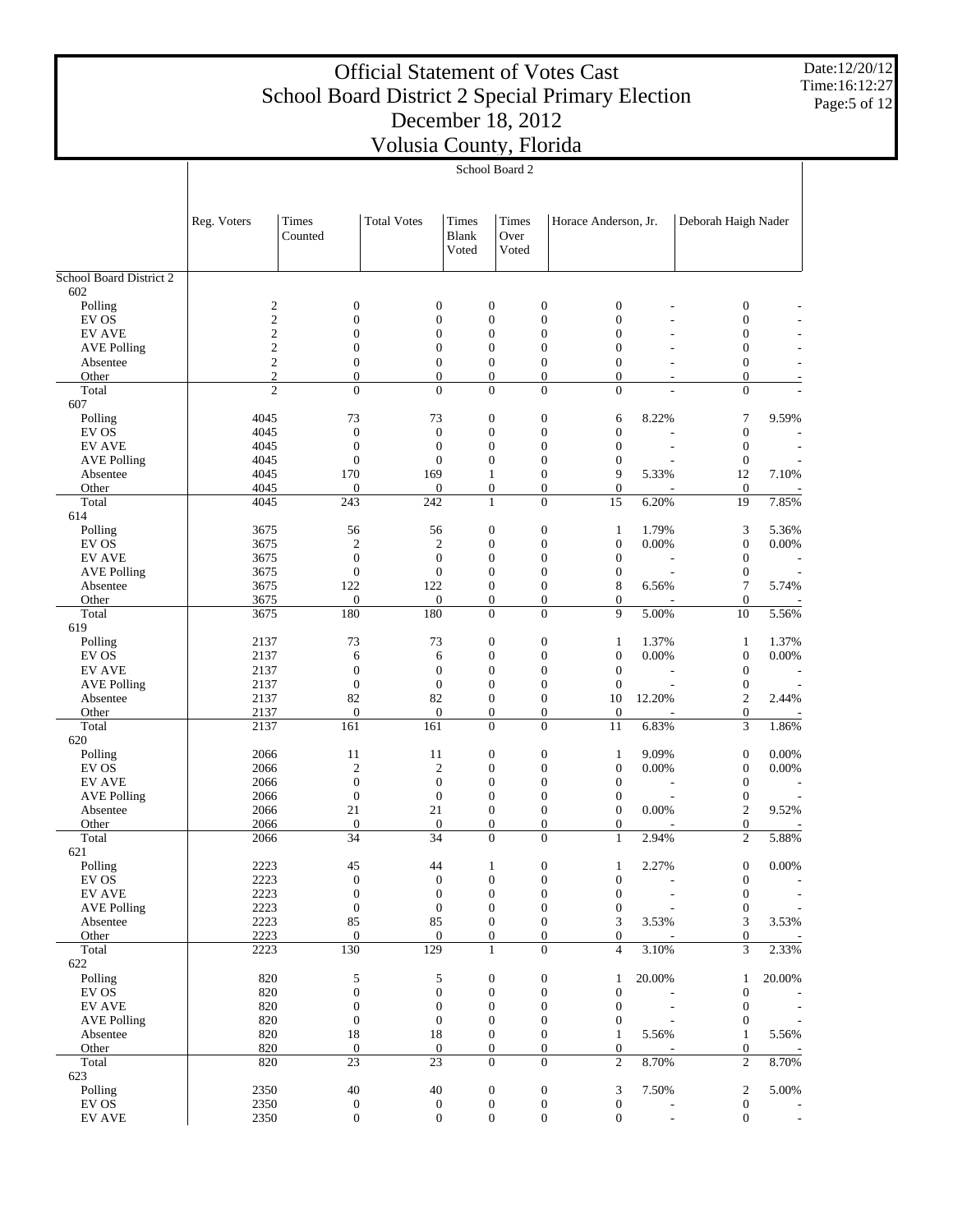Date:12/20/12 Time:16:12:27 Page:6 of 12

|                                | School Board 2 |                                      |                                      |                                      |                                      |                                      |                |                                      |                |
|--------------------------------|----------------|--------------------------------------|--------------------------------------|--------------------------------------|--------------------------------------|--------------------------------------|----------------|--------------------------------------|----------------|
|                                | Reg. Voters    | Times<br>Counted                     | <b>Total Votes</b>                   | Times<br><b>Blank</b><br>Voted       | Times<br>Over<br>Voted               | Horace Anderson, Jr.                 |                | Deborah Haigh Nader                  |                |
|                                |                |                                      |                                      |                                      |                                      |                                      |                |                                      |                |
| <b>AVE Polling</b>             | 2350           | $\theta$                             | $\boldsymbol{0}$                     | $\boldsymbol{0}$                     | $\boldsymbol{0}$                     | $\mathbf{0}$                         |                | $\mathbf{0}$                         |                |
| Absentee<br>Other              | 2350<br>2350   | 78<br>$\mathbf{0}$                   | 78<br>$\overline{0}$                 | $\boldsymbol{0}$<br>$\boldsymbol{0}$ | $\boldsymbol{0}$<br>$\boldsymbol{0}$ | 5<br>$\mathbf{0}$                    | 6.41%          | 8<br>$\boldsymbol{0}$                | 10.26%         |
| Total                          | 2350           | 118                                  | 118                                  | $\overline{0}$                       | $\overline{0}$                       | 8                                    | 6.78%          | 10                                   | 8.47%          |
| 625                            |                |                                      |                                      |                                      |                                      |                                      |                |                                      |                |
| Polling                        | 1664           | 55                                   | 55                                   | $\boldsymbol{0}$                     | $\boldsymbol{0}$                     | $\mathfrak{2}$                       | 3.64%          | 4                                    | 7.27%          |
| EV OS<br><b>EV AVE</b>         | 1664<br>1664   | $\boldsymbol{0}$<br>$\boldsymbol{0}$ | $\boldsymbol{0}$<br>$\boldsymbol{0}$ | $\boldsymbol{0}$<br>$\boldsymbol{0}$ | $\boldsymbol{0}$<br>0                | $\boldsymbol{0}$<br>$\mathbf{0}$     |                | $\boldsymbol{0}$<br>$\boldsymbol{0}$ |                |
| <b>AVE Polling</b>             | 1664           | $\mathbf{0}$                         | $\boldsymbol{0}$                     | $\boldsymbol{0}$                     | $\boldsymbol{0}$                     | $\boldsymbol{0}$                     |                | $\boldsymbol{0}$                     |                |
| Absentee                       | 1664           | 89                                   | 89                                   | $\boldsymbol{0}$                     | 0                                    | $\overline{4}$                       | 4.49%          | 7                                    | 7.87%          |
| Other                          | 1664           | $\mathbf{0}$                         | $\overline{0}$                       | $\boldsymbol{0}$                     | $\boldsymbol{0}$                     | $\mathbf{0}$                         |                | $\boldsymbol{0}$                     |                |
| Total<br>626                   | 1664           | 144                                  | 144                                  | $\overline{0}$                       | $\overline{0}$                       | 6                                    | 4.17%          | 11                                   | 7.64%          |
| Polling                        | 1519           | 24                                   | 24                                   | $\boldsymbol{0}$                     | $\boldsymbol{0}$                     | 3                                    | 12.50%         | 3                                    | 12.50%         |
| EV OS                          | 1519           | $\boldsymbol{0}$                     | $\boldsymbol{0}$                     | $\boldsymbol{0}$                     | $\boldsymbol{0}$                     | $\boldsymbol{0}$                     |                | $\boldsymbol{0}$                     |                |
| <b>EV AVE</b>                  | 1519           | $\boldsymbol{0}$                     | $\boldsymbol{0}$                     | $\boldsymbol{0}$                     | 0                                    | $\boldsymbol{0}$                     |                | $\boldsymbol{0}$                     |                |
| <b>AVE Polling</b>             | 1519           | $\theta$                             | $\boldsymbol{0}$                     | $\boldsymbol{0}$<br>$\boldsymbol{0}$ | $\boldsymbol{0}$                     | $\overline{0}$<br>9                  | 20.45%         | $\boldsymbol{0}$<br>$\tau$           | 15.91%         |
| Absentee<br>Other              | 1519<br>1519   | 44<br>$\boldsymbol{0}$               | 44<br>$\mathbf{0}$                   | $\boldsymbol{0}$                     | 0<br>$\boldsymbol{0}$                | $\theta$                             |                | $\boldsymbol{0}$                     |                |
| Total                          | 1519           | 68                                   | 68                                   | $\overline{0}$                       | $\overline{0}$                       | 12                                   | 17.65%         | 10                                   | 14.71%         |
| 628                            |                |                                      |                                      |                                      |                                      |                                      |                |                                      |                |
| Polling                        | 3775           | 109                                  | 109                                  | $\boldsymbol{0}$                     | $\boldsymbol{0}$                     | 4                                    | 3.67%          | $\sqrt{2}$                           | 1.83%          |
| EV OS<br><b>EV AVE</b>         | 3775<br>3775   | $\mathfrak{2}$<br>$\boldsymbol{0}$   | 2<br>$\boldsymbol{0}$                | $\boldsymbol{0}$<br>$\boldsymbol{0}$ | $\boldsymbol{0}$<br>0                | $\boldsymbol{0}$<br>$\mathbf{0}$     | 0.00%          | $\boldsymbol{0}$<br>$\boldsymbol{0}$ | 0.00%          |
| <b>AVE Polling</b>             | 3775           | $\boldsymbol{0}$                     | $\boldsymbol{0}$                     | $\boldsymbol{0}$                     | $\boldsymbol{0}$                     | $\mathbf{0}$                         |                | $\boldsymbol{0}$                     |                |
| Absentee                       | 3775           | 175                                  | 175                                  | $\boldsymbol{0}$                     | 0                                    | 12                                   | 6.86%          | 7                                    | 4.00%          |
| Other                          | 3775           | $\mathbf{0}$                         | $\theta$                             | $\boldsymbol{0}$                     | $\boldsymbol{0}$                     | $\theta$                             |                | $\boldsymbol{0}$                     |                |
| Total                          | 3775           | 286                                  | 286                                  | $\overline{0}$                       | $\overline{0}$                       | 16                                   | 5.59%          | 9                                    | 3.15%          |
| 633<br>Polling                 | 3814           | 89                                   | 89                                   | $\boldsymbol{0}$                     | $\boldsymbol{0}$                     | 11                                   | 12.36%         | 4                                    | 4.49%          |
| EV OS                          | 3814           | $\mathbf{0}$                         | $\boldsymbol{0}$                     | $\boldsymbol{0}$                     | $\boldsymbol{0}$                     | $\boldsymbol{0}$                     |                | $\boldsymbol{0}$                     |                |
| <b>EV AVE</b>                  | 3814           | $\boldsymbol{0}$                     | $\boldsymbol{0}$                     | $\boldsymbol{0}$                     | 0                                    | $\boldsymbol{0}$                     |                | $\boldsymbol{0}$                     |                |
| <b>AVE Polling</b>             | 3814           | 1                                    | $\mathbf{1}$                         | $\boldsymbol{0}$                     | $\boldsymbol{0}$                     | $\boldsymbol{0}$                     | 0.00%          | $\boldsymbol{0}$                     | 0.00%          |
| Absentee                       | 3814           | 120                                  | 120                                  | $\boldsymbol{0}$                     | $\boldsymbol{0}$                     | 13                                   | 10.83%         | 9                                    | 7.50%          |
| Other<br>Total                 | 3814<br>3814   | $\mathbf{0}$<br>210                  | $\boldsymbol{0}$<br>210              | $\boldsymbol{0}$<br>$\overline{0}$   | $\boldsymbol{0}$<br>0                | $\boldsymbol{0}$<br>24               | 11.43%         | $\boldsymbol{0}$<br>13               | 6.19%          |
| 638                            |                |                                      |                                      |                                      |                                      |                                      |                |                                      |                |
| Polling                        | 2175           | 35                                   | 35                                   | $\boldsymbol{0}$                     | $\boldsymbol{0}$                     | 1                                    | 2.86%          | 3                                    | 8.57%          |
| EV OS                          | 2175           | $\mathbf{0}$                         | $\boldsymbol{0}$                     | $\boldsymbol{0}$                     | 0                                    | $\boldsymbol{0}$                     |                | $\boldsymbol{0}$                     |                |
| <b>EV AVE</b>                  | 2175           | $\boldsymbol{0}$                     | $\boldsymbol{0}$                     | $\boldsymbol{0}$                     | 0                                    | $\boldsymbol{0}$                     |                | $\boldsymbol{0}$                     |                |
| <b>AVE Polling</b><br>Absentee | 2175<br>2175   | $\boldsymbol{0}$<br>101              | $\boldsymbol{0}$<br>97               | $\boldsymbol{0}$<br>$\boldsymbol{2}$ | 0                                    | $\boldsymbol{0}$<br>3                | 3.09%          | $\boldsymbol{0}$<br>8                | 8.25%          |
| Other                          | 2175           | $\boldsymbol{0}$                     | $\boldsymbol{0}$                     | $\overline{0}$                       | 0                                    | 0                                    |                | $\boldsymbol{0}$                     |                |
| Total                          | 2175           | 136                                  | 132                                  | $\overline{2}$                       | $\overline{c}$                       | 4                                    | 3.03%          | 11                                   | 8.33%          |
| 641                            |                |                                      |                                      |                                      |                                      |                                      |                |                                      |                |
| Polling<br>EV OS               | 4468           | 80<br>$\mathfrak{2}$                 | $80\,$                               | $\boldsymbol{0}$                     | 0<br>$\boldsymbol{0}$                | $\boldsymbol{0}$                     | 0.00%<br>0.00% | 4                                    | 5.00%<br>0.00% |
| <b>EV AVE</b>                  | 4468<br>4468   | $\boldsymbol{0}$                     | 2<br>$\boldsymbol{0}$                | $\boldsymbol{0}$<br>$\boldsymbol{0}$ | 0                                    | $\boldsymbol{0}$<br>$\boldsymbol{0}$ |                | $\boldsymbol{0}$<br>$\boldsymbol{0}$ |                |
| <b>AVE Polling</b>             | 4468           | $\boldsymbol{0}$                     | $\boldsymbol{0}$                     | $\boldsymbol{0}$                     | 0                                    | $\mathbf{0}$                         |                | $\mathbf{0}$                         |                |
| Absentee                       | 4468           | 226                                  | 226                                  | $\boldsymbol{0}$                     | 0                                    | 16                                   | 7.08%          | 20                                   | 8.85%          |
| Other                          | 4468           | $\boldsymbol{0}$                     | $\boldsymbol{0}$                     | 0                                    | $\boldsymbol{0}$                     | $\mathbf{0}$                         |                | $\boldsymbol{0}$                     |                |
| Total                          | 4468           | 308                                  | 308                                  | $\boldsymbol{0}$                     | $\overline{0}$                       | 16                                   | 5.19%          | 24                                   | 7.79%          |
| 701<br>Polling                 | 5527           | 92                                   | 92                                   | $\boldsymbol{0}$                     | 0                                    | $\mathbf{1}$                         | 1.09%          | 18                                   | 19.57%         |
| EV OS                          | 5527           | $\boldsymbol{0}$                     | $\boldsymbol{0}$                     | $\boldsymbol{0}$                     | $\boldsymbol{0}$                     | $\mathbf{0}$                         |                | $\boldsymbol{0}$                     |                |
| <b>EV AVE</b>                  | 5527           | $\boldsymbol{0}$                     | $\boldsymbol{0}$                     | $\boldsymbol{0}$                     | 0                                    | $\boldsymbol{0}$                     |                | $\boldsymbol{0}$                     |                |
| <b>AVE Polling</b>             | 5527           | $\boldsymbol{0}$                     | $\boldsymbol{0}$                     | $\boldsymbol{0}$                     | $\boldsymbol{0}$                     | $\boldsymbol{0}$                     |                | $\boldsymbol{0}$                     |                |
| Absentee                       | 5527           | 242                                  | 242                                  | $\boldsymbol{0}$                     | $\boldsymbol{0}$                     | 12                                   | 4.96%          | 27                                   | 11.16%         |
| Other<br>Total                 | 5527<br>5527   | $\boldsymbol{0}$<br>334              | $\boldsymbol{0}$<br>334              | $\boldsymbol{0}$<br>$\boldsymbol{0}$ | $\boldsymbol{0}$<br>$\overline{0}$   | $\mathbf{0}$<br>13                   | 3.89%          | $\boldsymbol{0}$<br>45               | 13.47%         |
| 703                            |                |                                      |                                      |                                      |                                      |                                      |                |                                      |                |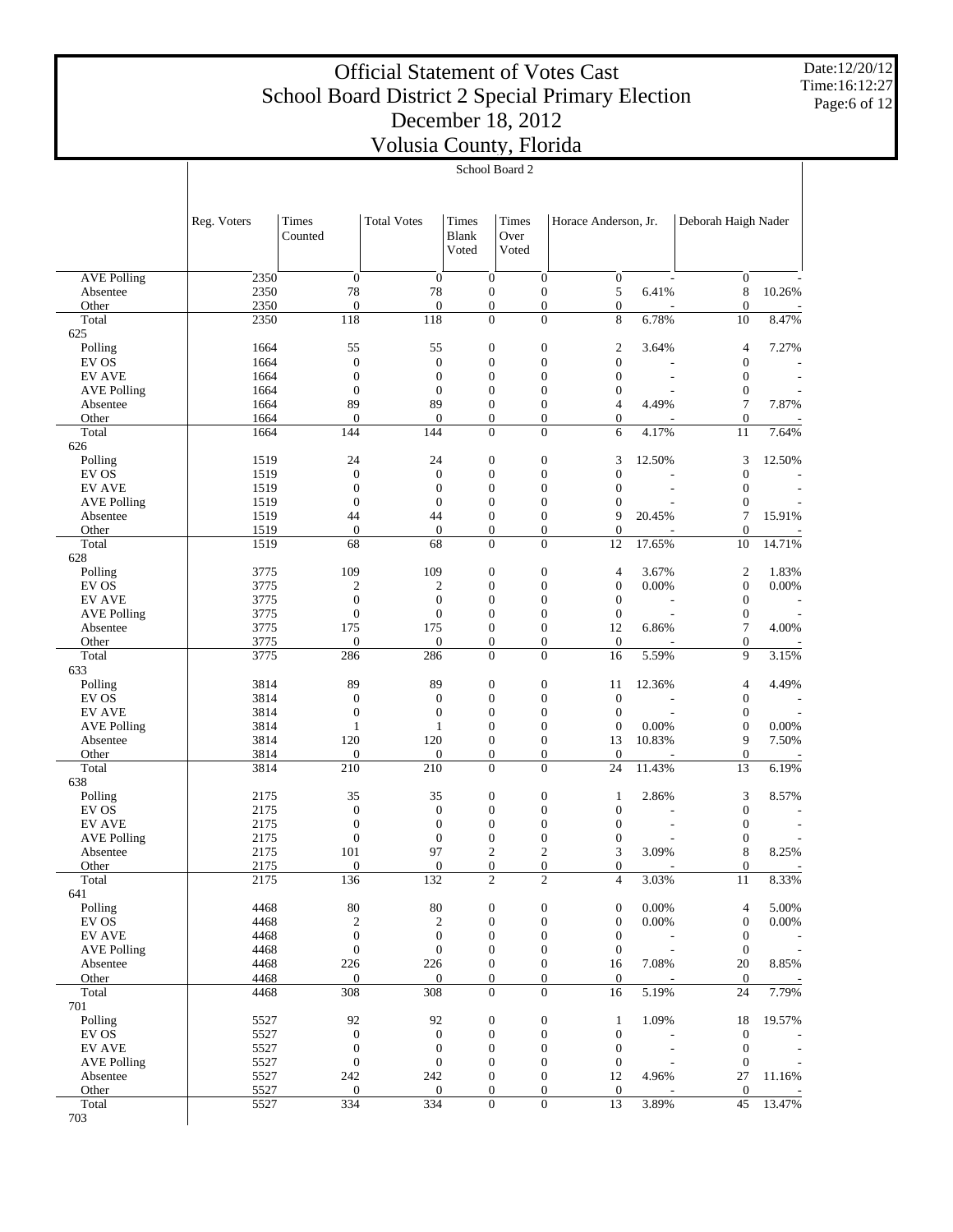Date:12/20/12 Time:16:12:27 Page:7 of 12

|                                     | School Board 2 |                                      |                                      |                                      |                                      |                                      |                          |                                      |        |  |
|-------------------------------------|----------------|--------------------------------------|--------------------------------------|--------------------------------------|--------------------------------------|--------------------------------------|--------------------------|--------------------------------------|--------|--|
|                                     |                |                                      |                                      |                                      |                                      |                                      |                          |                                      |        |  |
|                                     |                |                                      |                                      |                                      |                                      |                                      |                          |                                      |        |  |
|                                     | Reg. Voters    | Times                                | <b>Total Votes</b>                   | Times                                | Times                                | Horace Anderson, Jr.                 |                          | Deborah Haigh Nader                  |        |  |
|                                     |                | Counted                              |                                      | <b>Blank</b>                         | Over                                 |                                      |                          |                                      |        |  |
|                                     |                |                                      |                                      | Voted                                | Voted                                |                                      |                          |                                      |        |  |
|                                     |                |                                      |                                      |                                      |                                      |                                      |                          |                                      |        |  |
| Polling                             | 2476           | 23                                   | 23                                   | $\mathbf{0}$                         | $\boldsymbol{0}$                     | 1                                    | 4.35%                    | 4                                    | 17.39% |  |
| EV OS<br><b>EV AVE</b>              | 2476<br>2476   | $\mathbf{0}$<br>$\mathbf{0}$         | $\boldsymbol{0}$<br>$\boldsymbol{0}$ | $\boldsymbol{0}$<br>$\boldsymbol{0}$ | $\boldsymbol{0}$<br>$\boldsymbol{0}$ | $\boldsymbol{0}$<br>$\boldsymbol{0}$ |                          | $\mathbf{0}$<br>$\mathbf{0}$         |        |  |
| <b>AVE Polling</b>                  | 2476           | $\mathbf{0}$                         | $\boldsymbol{0}$                     | $\boldsymbol{0}$                     | $\boldsymbol{0}$                     | 0                                    | $\overline{a}$           | $\mathbf{0}$                         |        |  |
| Absentee                            | 2476           | 133                                  | 133                                  | $\boldsymbol{0}$                     | $\boldsymbol{0}$                     | 3                                    | 2.26%                    | 12                                   | 9.02%  |  |
| Other                               | 2476           | $\mathbf{0}$                         | $\boldsymbol{0}$                     | $\boldsymbol{0}$                     | $\boldsymbol{0}$                     | 0                                    |                          | $\mathbf{0}$                         |        |  |
| Total                               | 2476           | 156                                  | 156                                  | $\boldsymbol{0}$                     | $\boldsymbol{0}$                     | $\overline{4}$                       | 2.56%                    | 16                                   | 10.26% |  |
| 705                                 |                |                                      |                                      |                                      |                                      |                                      |                          |                                      |        |  |
| Polling                             | 1378           | 40                                   | 40                                   | $\boldsymbol{0}$                     | $\boldsymbol{0}$                     | $\boldsymbol{0}$                     | 0.00%                    | $\mathbf{1}$                         | 2.50%  |  |
| EV OS<br><b>EV AVE</b>              | 1378<br>1378   | $\mathbf{1}$<br>$\boldsymbol{0}$     | 1<br>$\mathbf{0}$                    | $\boldsymbol{0}$<br>$\boldsymbol{0}$ | $\boldsymbol{0}$<br>$\boldsymbol{0}$ | $\boldsymbol{0}$<br>$\boldsymbol{0}$ | 0.00%                    | $\mathbf{0}$<br>$\mathbf{0}$         | 0.00%  |  |
| <b>AVE Polling</b>                  | 1378           | $\mathbf{0}$                         | $\boldsymbol{0}$                     | $\boldsymbol{0}$                     | $\boldsymbol{0}$                     | $\boldsymbol{0}$                     | $\overline{\phantom{a}}$ | $\mathbf{0}$                         |        |  |
| Absentee                            | 1378           | 41                                   | 39                                   | $\boldsymbol{0}$                     | $\mathfrak{2}$                       | $\mathbf{1}$                         | 2.56%                    | 11                                   | 28.21% |  |
| Other                               | 1378           | $\mathbf{0}$                         | $\mathbf{0}$                         | $\boldsymbol{0}$                     | $\boldsymbol{0}$                     | 0                                    |                          | $\mathbf{0}$                         |        |  |
| Total                               | 1378           | 82                                   | 80                                   | $\boldsymbol{0}$                     | $\overline{c}$                       | $\mathbf{1}$                         | 1.25%                    | 12                                   | 15.00% |  |
| 706                                 |                |                                      |                                      |                                      |                                      |                                      |                          |                                      |        |  |
| Polling                             | 3706           | 131                                  | 131                                  | $\boldsymbol{0}$                     | $\boldsymbol{0}$                     | 5                                    | 3.82%                    | 8                                    | 6.11%  |  |
| EV OS<br><b>EV AVE</b>              | 3706<br>3706   | $\mathbf{0}$<br>$\boldsymbol{0}$     | $\boldsymbol{0}$<br>$\mathbf{0}$     | $\boldsymbol{0}$<br>$\boldsymbol{0}$ | $\boldsymbol{0}$<br>$\boldsymbol{0}$ | $\boldsymbol{0}$<br>$\boldsymbol{0}$ | L,                       | $\boldsymbol{0}$<br>$\mathbf{0}$     |        |  |
| <b>AVE Polling</b>                  | 3706           | $\boldsymbol{0}$                     | $\boldsymbol{0}$                     | $\boldsymbol{0}$                     | $\boldsymbol{0}$                     | $\boldsymbol{0}$                     |                          | $\mathbf{0}$                         |        |  |
| Absentee                            | 3706           | 234                                  | 234                                  | $\boldsymbol{0}$                     | $\boldsymbol{0}$                     | 18                                   | 7.69%                    | 15                                   | 6.41%  |  |
| Other                               | 3706           | $\mathbf{0}$                         | $\boldsymbol{0}$                     | $\boldsymbol{0}$                     | $\boldsymbol{0}$                     | $\boldsymbol{0}$                     |                          | $\mathbf{0}$                         |        |  |
| Total                               | 3706           | 365                                  | 365                                  | $\boldsymbol{0}$                     | $\boldsymbol{0}$                     | 23                                   | 6.30%                    | 23                                   | 6.30%  |  |
| 709                                 |                |                                      |                                      |                                      |                                      |                                      |                          |                                      |        |  |
| Polling                             | 3363           | 23                                   | 23                                   | $\boldsymbol{0}$                     | $\boldsymbol{0}$                     | $\boldsymbol{0}$                     | 0.00%                    | $\overline{c}$                       | 8.70%  |  |
| EV OS                               | 3363           | $\boldsymbol{0}$                     | $\boldsymbol{0}$                     | $\boldsymbol{0}$                     | $\boldsymbol{0}$                     | $\boldsymbol{0}$                     |                          | $\boldsymbol{0}$                     |        |  |
| <b>EV AVE</b><br><b>AVE Polling</b> | 3363<br>3363   | $\boldsymbol{0}$<br>$\boldsymbol{0}$ | $\boldsymbol{0}$<br>$\boldsymbol{0}$ | $\boldsymbol{0}$<br>$\boldsymbol{0}$ | $\boldsymbol{0}$<br>$\boldsymbol{0}$ | $\boldsymbol{0}$<br>$\boldsymbol{0}$ | ÷                        | $\mathbf{0}$<br>$\mathbf{0}$         |        |  |
| Absentee                            | 3363           | 125                                  | 124                                  | $\boldsymbol{0}$                     | $\mathbf{1}$                         | 12                                   | 9.68%                    | 13                                   | 10.48% |  |
| Other                               | 3363           | $\mathbf{0}$                         | $\mathbf{0}$                         | $\boldsymbol{0}$                     | $\boldsymbol{0}$                     | $\boldsymbol{0}$                     |                          | $\boldsymbol{0}$                     |        |  |
| Total                               | 3363           | 148                                  | $\overline{147}$                     | $\boldsymbol{0}$                     | $\mathbf{1}$                         | 12                                   | 8.16%                    | 15                                   | 10.20% |  |
| 711                                 |                |                                      |                                      |                                      |                                      |                                      |                          |                                      |        |  |
| Polling                             | 4084           | 32                                   | 32                                   | $\boldsymbol{0}$                     | $\boldsymbol{0}$                     | $\boldsymbol{0}$                     | 0.00%                    | $\overline{c}$                       | 6.25%  |  |
| EV OS                               | 4084           | $\boldsymbol{0}$                     | $\boldsymbol{0}$                     | $\boldsymbol{0}$                     | $\boldsymbol{0}$                     | $\boldsymbol{0}$                     |                          | $\boldsymbol{0}$                     |        |  |
| <b>EV AVE</b>                       | 4084<br>4084   | $\boldsymbol{0}$<br>$\boldsymbol{0}$ | $\boldsymbol{0}$<br>$\boldsymbol{0}$ | $\boldsymbol{0}$<br>$\boldsymbol{0}$ | $\boldsymbol{0}$<br>$\boldsymbol{0}$ | $\boldsymbol{0}$                     | ÷                        | $\mathbf{0}$<br>$\mathbf{0}$         |        |  |
| <b>AVE Polling</b><br>Absentee      | 4084           | 162                                  | 162                                  | $\boldsymbol{0}$                     | $\boldsymbol{0}$                     | $\boldsymbol{0}$<br>14               | 8.64%                    | 15                                   | 9.26%  |  |
| Other                               | 4084           | $\mathbf{0}$                         | $\boldsymbol{0}$                     | $\boldsymbol{0}$                     | $\boldsymbol{0}$                     | $\boldsymbol{0}$                     |                          | $\boldsymbol{0}$                     |        |  |
| Total                               | 4084           | 194                                  | 194                                  | $\boldsymbol{0}$                     | $\boldsymbol{0}$                     | 14                                   | 7.22%                    | 17                                   | 8.76%  |  |
| 712                                 |                |                                      |                                      |                                      |                                      |                                      |                          |                                      |        |  |
| Polling                             | 2054           | 11                                   | 11                                   | $\boldsymbol{0}$                     | $\boldsymbol{0}$                     | $\boldsymbol{0}$                     | 0.00%                    | $\mathbf{1}$                         | 9.09%  |  |
| EV OS                               | 2054           | $\overline{0}$                       | $\overline{0}$                       | $\overline{0}$                       | $\mathbf{0}$                         | $\overline{0}$                       |                          | $\overline{0}$                       |        |  |
| <b>EV AVE</b>                       | 2054           | $\boldsymbol{0}$                     | $\boldsymbol{0}$                     | $\boldsymbol{0}$                     | $\boldsymbol{0}$                     | $\boldsymbol{0}$                     | L,                       | $\boldsymbol{0}$                     |        |  |
| <b>AVE Polling</b><br>Absentee      | 2054<br>2054   | $\boldsymbol{0}$<br>66               | $\boldsymbol{0}$<br>66               | $\boldsymbol{0}$<br>$\boldsymbol{0}$ | $\boldsymbol{0}$<br>$\boldsymbol{0}$ | $\boldsymbol{0}$<br>$\boldsymbol{2}$ | 3.03%                    | $\boldsymbol{0}$<br>$\boldsymbol{2}$ | 3.03%  |  |
| Other                               | 2054           | $\mathbf{0}$                         | $\mathbf{0}$                         | $\boldsymbol{0}$                     | $\boldsymbol{0}$                     | 0                                    |                          | $\boldsymbol{0}$                     |        |  |
| Total                               | 2054           | $\overline{77}$                      | $\overline{77}$                      | $\overline{0}$                       | $\overline{0}$                       | $\overline{c}$                       | 2.60%                    | 3                                    | 3.90%  |  |
| 714                                 |                |                                      |                                      |                                      |                                      |                                      |                          |                                      |        |  |
| Polling                             | 3370           | 40                                   | 40                                   | 0                                    | $\boldsymbol{0}$                     | $\boldsymbol{0}$                     | 0.00%                    | 3                                    | 7.50%  |  |
| EV OS                               | 3370           | $\mathbf{0}$                         | $\boldsymbol{0}$                     | $\boldsymbol{0}$                     | $\boldsymbol{0}$                     | $\boldsymbol{0}$                     |                          | $\mathbf{0}$                         |        |  |
| <b>EV AVE</b>                       | 3370           | $\boldsymbol{0}$                     | $\boldsymbol{0}$                     | $\boldsymbol{0}$                     | $\boldsymbol{0}$                     | $\boldsymbol{0}$                     | $\overline{a}$           | $\boldsymbol{0}$                     |        |  |
| <b>AVE Polling</b><br>Absentee      | 3370<br>3370   | $\boldsymbol{0}$<br>146              | $\boldsymbol{0}$<br>145              | $\boldsymbol{0}$<br>$\boldsymbol{0}$ | $\boldsymbol{0}$<br>$\mathbf{1}$     | $\boldsymbol{0}$<br>11               | 7.59%                    | $\mathbf{0}$<br>19                   | 13.10% |  |
| Other                               | 3370           | $\mathbf{0}$                         | $\boldsymbol{0}$                     | $\boldsymbol{0}$                     | $\boldsymbol{0}$                     | $\boldsymbol{0}$                     |                          | $\boldsymbol{0}$                     |        |  |
| Total                               | 3370           | 186                                  | 185                                  | $\overline{0}$                       | $\mathbf{1}$                         | 11                                   | 5.95%                    | 22                                   | 11.89% |  |
| 717                                 |                |                                      |                                      |                                      |                                      |                                      |                          |                                      |        |  |
| Polling                             | 1680           | 27                                   | 27                                   | $\boldsymbol{0}$                     | $\boldsymbol{0}$                     | $\boldsymbol{0}$                     | 0.00%                    | $\mathbf{0}$                         | 0.00%  |  |
| EV OS                               | 1680           | $\mathbf{0}$                         | $\boldsymbol{0}$                     | $\boldsymbol{0}$                     | $\boldsymbol{0}$                     | $\boldsymbol{0}$                     |                          | $\mathbf{0}$                         |        |  |
| <b>EV AVE</b>                       | 1680           | $\mathbf{0}$                         | $\boldsymbol{0}$                     | $\boldsymbol{0}$                     | $\boldsymbol{0}$                     | $\boldsymbol{0}$                     | $\overline{\phantom{a}}$ | $\boldsymbol{0}$                     |        |  |
| <b>AVE Polling</b><br>Absentee      | 1680<br>1680   | $\mathbf{0}$<br>49                   | $\boldsymbol{0}$<br>49               | $\boldsymbol{0}$<br>$\boldsymbol{0}$ | $\boldsymbol{0}$<br>$\boldsymbol{0}$ | 0<br>2                               | 4.08%                    | $\boldsymbol{0}$<br>3                | 6.12%  |  |
|                                     |                |                                      |                                      |                                      |                                      |                                      |                          |                                      |        |  |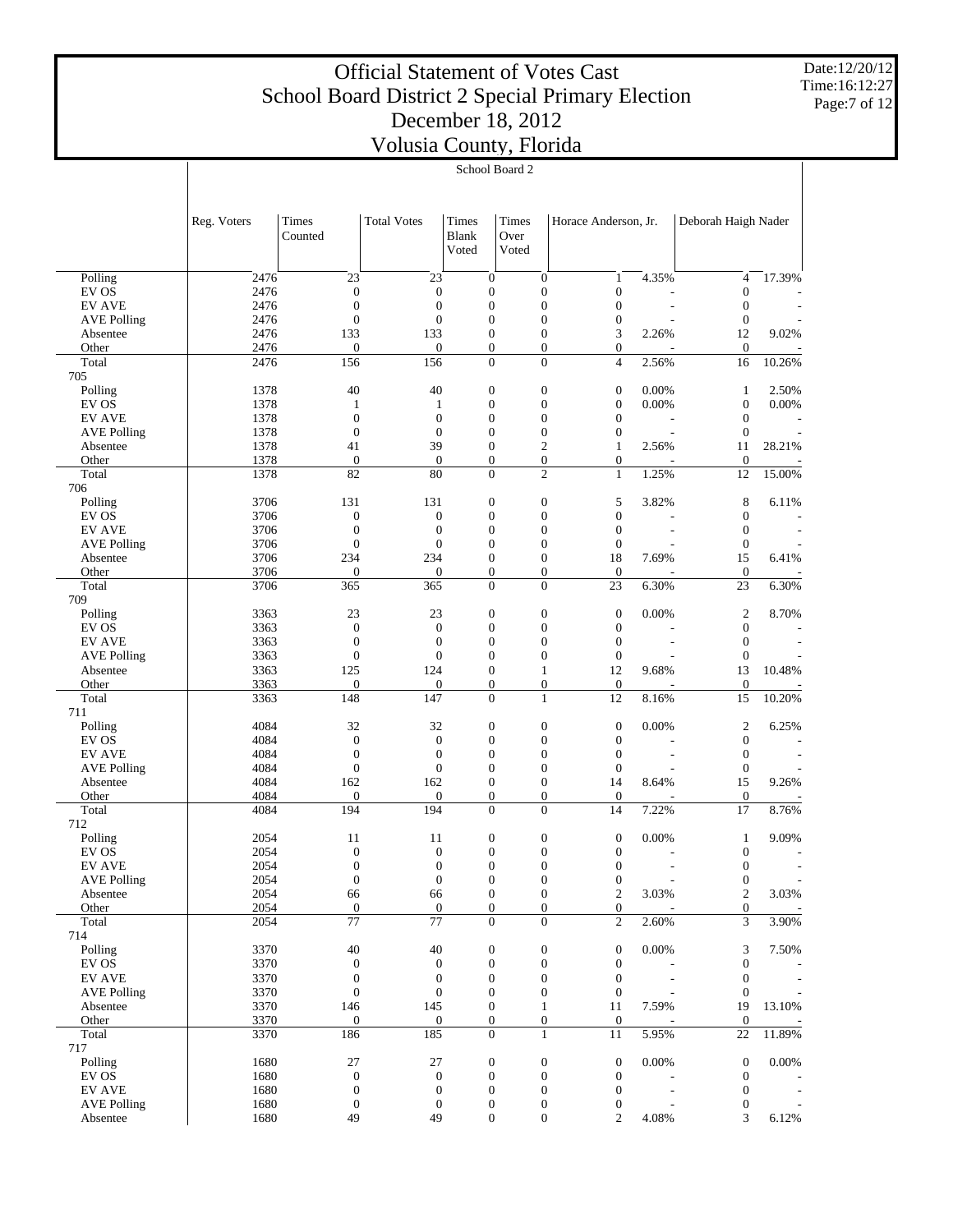Date:12/20/12 Time:16:12:27 Page:8 of 12

|                    |             |                  | VOIDSID COUITY, I IOHUU |                                       |                        |                      |        |                     |        |
|--------------------|-------------|------------------|-------------------------|---------------------------------------|------------------------|----------------------|--------|---------------------|--------|
|                    |             |                  |                         | School Board 2                        |                        |                      |        |                     |        |
|                    |             |                  |                         |                                       |                        |                      |        |                     |        |
|                    | Reg. Voters | Times<br>Counted | <b>Total Votes</b>      | <b>Times</b><br><b>Blank</b><br>Voted | Times<br>Over<br>Voted | Horace Anderson, Jr. |        | Deborah Haigh Nader |        |
| Other              | 1680        | $\mathbf{0}$     | $\Omega$                | $\overline{0}$                        | $\mathbf{0}$           | $\overline{0}$       |        | $\overline{0}$      |        |
| Total<br>720       | 1680        | 76               | 76                      | $\overline{0}$                        | $\overline{0}$         | $\mathfrak{2}$       | 2.63%  | $\overline{3}$      | 3.95%  |
| Polling            | 928         | 5                | 5                       | $\boldsymbol{0}$                      | $\boldsymbol{0}$       |                      | 20.00% | $\theta$            | 0.00%  |
| EV OS              | 928         | $\mathbf{0}$     | $\overline{0}$          | $\overline{0}$                        | $\mathbf{0}$           | 0                    |        | $\Omega$            |        |
| <b>EV AVE</b>      | 928         | $\Omega$         | $\overline{0}$          | $\overline{0}$                        | 0                      | 0                    |        | $\overline{0}$      |        |
| <b>AVE Polling</b> | 928         | $\theta$         | $\theta$                | $\overline{0}$                        | $\mathbf{0}$           | 0                    |        | $\mathbf{0}$        |        |
| Absentee           | 928         | 43               | 43                      | $\boldsymbol{0}$                      | $\boldsymbol{0}$       | 6                    | 13.95% | 5                   | 11.63% |
| Other              | 928         | $\mathbf{0}$     | $\overline{0}$          | $\boldsymbol{0}$                      | $\boldsymbol{0}$       | $\overline{0}$       |        | $\boldsymbol{0}$    |        |
| Total              | 928         | 48               | 48                      | $\Omega$                              | $\Omega$               | 7                    | 14.58% | 5                   | 10.42% |
| 726                |             |                  |                         |                                       |                        |                      |        |                     |        |
| Polling            | 2867        | 123              | 123                     | $\boldsymbol{0}$                      | $\boldsymbol{0}$       |                      | 0.81%  | 17                  | 13.82% |
| EV OS              | 2867        | $\mathbf{0}$     | $\overline{0}$          | $\boldsymbol{0}$                      | $\boldsymbol{0}$       | 0                    |        | $\theta$            |        |
| <b>EV AVE</b>      | 2867        | $\Omega$         | $\theta$                | $\overline{0}$                        | $\boldsymbol{0}$       | $\Omega$             |        | $\theta$            |        |
| <b>AVE Polling</b> | 2867        | $\Omega$         | $\overline{0}$          | $\boldsymbol{0}$                      | $\boldsymbol{0}$       | 0                    |        | $\mathbf{0}$        |        |
| Absentee           | 2867        | 142              | 140                     | $\boldsymbol{0}$                      | 2                      | 6                    | 4.29%  | 12                  | 8.57%  |
| Other              | 2867        | $\mathbf{0}$     | $\boldsymbol{0}$        | $\boldsymbol{0}$                      | $\boldsymbol{0}$       | 0                    |        | $\mathbf{0}$        |        |
| Total              | 2867        | 265              | 263                     | $\overline{0}$                        | $\overline{c}$         | $\overline{7}$       | 2.66%  | 29                  | 11.03% |
| Total              |             |                  |                         |                                       |                        |                      |        |                     |        |
| Polling            | 66166       | 1242             | 1241                    | 1                                     | $\boldsymbol{0}$       | 44                   | 3.55%  | 90                  | 7.25%  |
| <b>AVE Polling</b> | 66166       |                  |                         | $\boldsymbol{0}$                      | $\boldsymbol{0}$       | $\theta$             | 0.00%  | $\boldsymbol{0}$    | 0.00%  |
| EV OS              | 66166       | 15               | 15                      | $\boldsymbol{0}$                      | $\boldsymbol{0}$       | 0                    | 0.00%  | $\boldsymbol{0}$    | 0.00%  |
| <b>EV AVE</b>      | 66166       | $\mathbf{0}$     | $\mathbf{0}$            | $\overline{0}$                        | $\overline{0}$         | $\overline{0}$       |        | $\mathbf{0}$        |        |
| Absentee           | 66166       | 2714             | 2703                    | 3                                     | 8                      | 180                  | 6.66%  | 227                 | 8.40%  |
| Other              | 66166       | $\Omega$         | $\Omega$                | $\overline{0}$                        | $\mathbf{0}$           | $\Omega$             |        | $\boldsymbol{0}$    |        |
| Total              | 66166       | 3972             | 3960                    | $\overline{4}$                        | 8                      | 224                  | 5.66%  | 317                 | 8.01%  |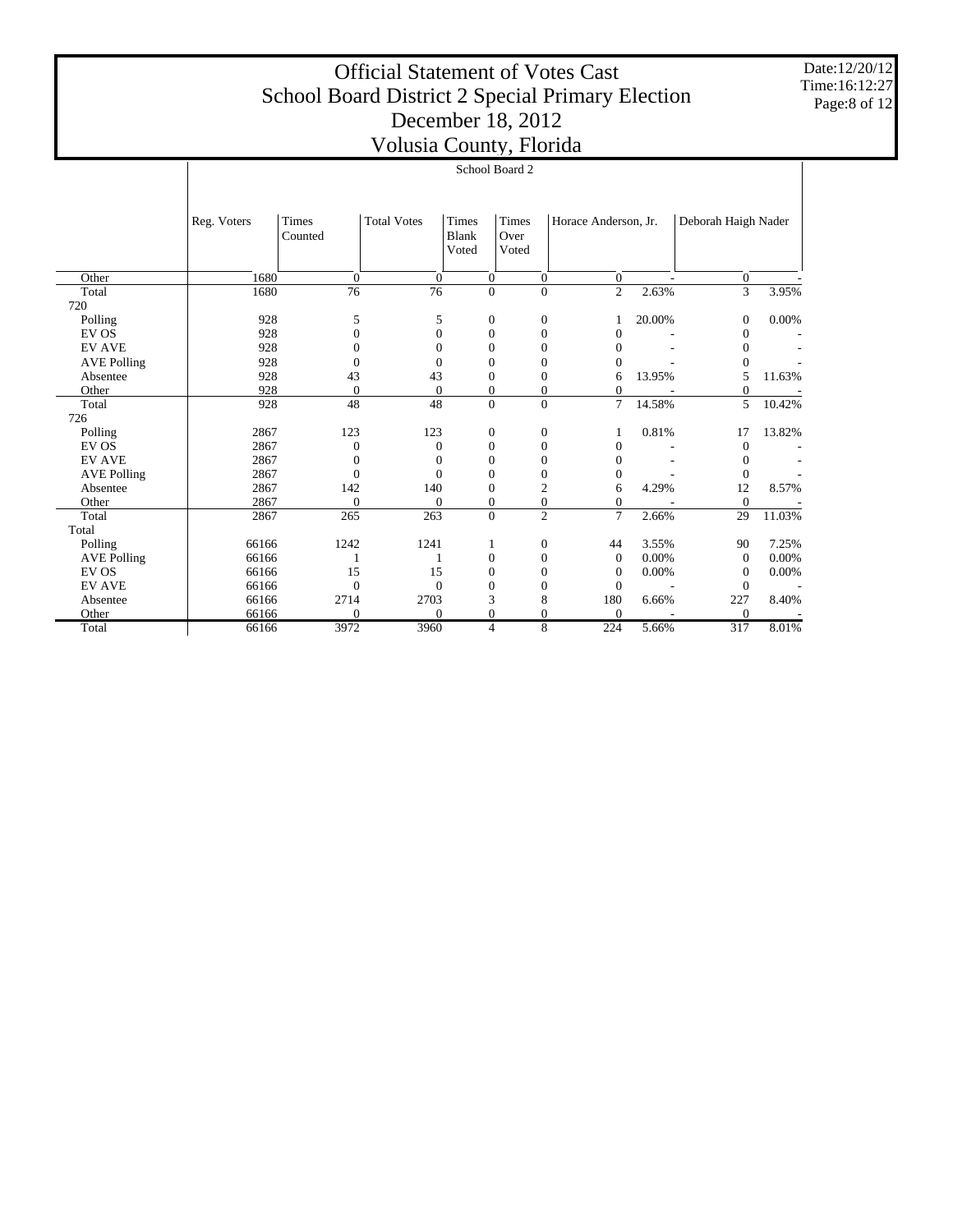$\overline{\phantom{a}}$ 

School Board 2

 $\overline{1}$ 

Date:12/20/12 Time:16:12:27 Page:9 of 12

|                                | Teresa A. Valdes                   |        | Kathy Williams                   |        | Ida D. Wright                |           |
|--------------------------------|------------------------------------|--------|----------------------------------|--------|------------------------------|-----------|
| School Board District 2        |                                    |        |                                  |        |                              |           |
| 602                            |                                    |        |                                  |        |                              |           |
| Polling                        | $\boldsymbol{0}$                   |        | 0                                |        | $\mathbf{0}$                 |           |
| EV OS                          | $\mathbf{0}$                       |        | $\overline{0}$                   |        | $\mathbf{0}$                 |           |
| <b>EV AVE</b>                  | $\overline{0}$                     |        | $\mathbf{0}$                     |        | $\mathbf{0}$                 |           |
| <b>AVE Polling</b><br>Absentee | $\mathbf{0}$<br>$\mathbf{0}$       |        | $\overline{0}$<br>$\overline{0}$ |        | $\mathbf{0}$<br>$\mathbf{0}$ |           |
| Other                          | $\mathbf{0}$                       |        | 0                                |        | $\mathbf{0}$                 |           |
| Total                          | $\mathbf{0}$                       |        | $\overline{0}$                   |        | $\overline{0}$               |           |
| 607                            |                                    |        |                                  |        |                              |           |
| Polling                        | 13                                 | 17.81% | 8                                | 10.96% | 39                           | 53.42%    |
| EV OS                          | $\overline{0}$                     |        | $\overline{0}$                   |        | $\mathbf{0}$                 |           |
| <b>EV AVE</b>                  | $\mathbf{0}$<br>$\mathbf{0}$       |        | $\overline{0}$<br>$\mathbf{0}$   |        | $\mathbf{0}$<br>$\mathbf{0}$ |           |
| <b>AVE Polling</b><br>Absentee | 43                                 | 25.44% | 65                               | 38.46% | 40                           | 23.67%    |
| Other                          | $\overline{0}$                     |        | $\overline{0}$                   |        | $\mathbf{0}$                 |           |
| Total                          | 56                                 | 23.14% | 73                               | 30.17% | 79                           | 32.64%    |
| 614                            |                                    |        |                                  |        |                              |           |
| Polling                        | 1                                  | 1.79%  | 1                                | 1.79%  | 50                           | 89.29%    |
| EV OS                          | $\mathbf{0}$                       | 0.00%  | $\mathbf{1}$                     | 50.00% | $\mathbf{1}$                 | 50.00%    |
| <b>EV AVE</b>                  | $\mathbf{0}$                       |        | $\overline{0}$                   |        | $\mathbf{0}$                 |           |
| <b>AVE Polling</b><br>Absentee | $\mathbf{0}$<br>12                 | 9.84%  | $\mathbf{0}$<br>51               | 41.80% | $\overline{0}$<br>44         | 36.07%    |
| Other                          | 0                                  |        | $\boldsymbol{0}$                 |        | $\overline{0}$               |           |
| Total                          | 13                                 | 7.22%  | 53                               | 29.44% | 95                           | 52.78%    |
| 619                            |                                    |        |                                  |        |                              |           |
| Polling                        | 1                                  | 1.37%  | 5                                | 6.85%  | 65                           | 89.04%    |
| EV OS                          | $\mathbf{0}$                       | 0.00%  | $\overline{0}$                   | 0.00%  |                              | 6 100.00% |
| <b>EV AVE</b>                  | $\mathbf{0}$                       |        | $\overline{0}$                   |        | $\boldsymbol{0}$             |           |
| <b>AVE Polling</b><br>Absentee | $\boldsymbol{0}$<br>5              | 6.10%  | $\mathbf{0}$<br>26               | 31.71% | $\mathbf{0}$<br>39           | 47.56%    |
| Other                          | $\boldsymbol{0}$                   |        | $\boldsymbol{0}$                 |        | $\mathbf{0}$                 |           |
| Total                          | 6                                  | 3.73%  | 31                               | 19.25% | 110                          | 68.32%    |
| 620                            |                                    |        |                                  |        |                              |           |
| Polling                        | $\boldsymbol{0}$                   | 0.00%  | 1                                | 9.09%  | 9                            | 81.82%    |
| EV OS                          | $\mathbf{0}$                       | 0.00%  | $\overline{0}$                   | 0.00%  | 2                            | 100.00%   |
| <b>EV AVE</b>                  | $\mathbf{0}$                       |        | $\overline{0}$                   |        | $\mathbf{0}$                 |           |
| <b>AVE Polling</b><br>Absentee | $\mathbf{0}$<br>$\mathbf{0}$       | 0.00%  | 0<br>6                           | 28.57% | $\mathbf{0}$<br>13           | 61.90%    |
| Other                          | $\boldsymbol{0}$                   |        | 0                                |        | $\mathbf{0}$                 |           |
| Total                          | $\mathbf{0}$                       | 0.00%  | 7                                | 20.59% | 24                           | 70.59%    |
| 621                            |                                    |        |                                  |        |                              |           |
| Polling                        | 1                                  | 2.27%  | $\overline{2}$                   | 4.55%  | 40                           | 90.91%    |
| EV OS                          | $\boldsymbol{0}$                   |        | 0                                |        | $\boldsymbol{0}$             |           |
| <b>EV AVE</b>                  | $\boldsymbol{0}$                   |        | 0                                |        | $\boldsymbol{0}$             |           |
| <b>AVE Polling</b><br>Absentee | $\boldsymbol{0}$<br>$\overline{4}$ | 4.71%  | $\mathbf{0}$<br>21               | 24.71% | $\mathbf{0}$<br>54           | 63.53%    |
| Other                          | 0                                  |        | $\boldsymbol{0}$                 |        | $\mathbf{0}$                 |           |
| Total                          | 5                                  | 3.88%  | 23                               | 17.83% | 94                           | 72.87%    |
| 622                            |                                    |        |                                  |        |                              |           |
| Polling                        | 2                                  | 40.00% | 0                                | 0.00%  | 1                            | 20.00%    |
| EV OS                          | $\boldsymbol{0}$                   |        | 0                                |        | $\boldsymbol{0}$             |           |
| <b>EV AVE</b>                  | 0                                  |        | 0                                |        | $\boldsymbol{0}$             |           |
| <b>AVE Polling</b><br>Absentee | 0<br>4                             | 22.22% | 0<br>7                           | 38.89% | 0<br>5                       | 27.78%    |
| Other                          | $\boldsymbol{0}$                   |        | 0                                |        | $\boldsymbol{0}$             |           |
| Total                          | 6                                  | 26.09% | 7                                | 30.43% | 6                            | 26.09%    |
| 623                            |                                    |        |                                  |        |                              |           |
| Polling                        | 7                                  | 17.50% | 10                               | 25.00% | 18                           | 45.00%    |
| EV OS                          | 0                                  |        | $\mathbf{0}$                     |        | $\mathbf{0}$                 |           |
| <b>EV AVE</b>                  | $\boldsymbol{0}$                   |        | $\boldsymbol{0}$                 |        | $\mathbf{0}$                 |           |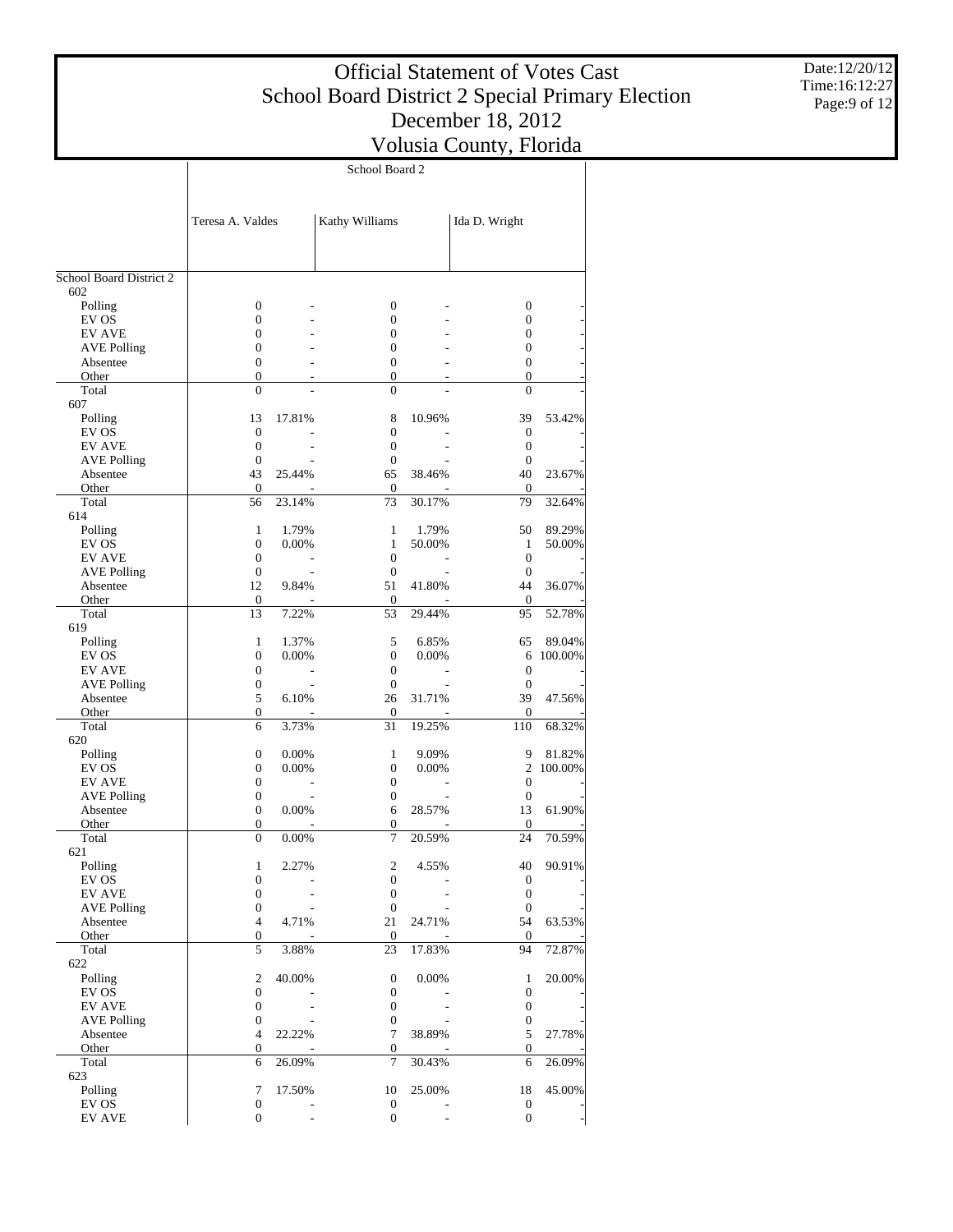$\top$ 

Date:12/20/12 Time:16:12:27 Page:10 of 12

|                        | School Board 2                   |                   |                                      |                |                        |                 |  |
|------------------------|----------------------------------|-------------------|--------------------------------------|----------------|------------------------|-----------------|--|
|                        |                                  |                   |                                      |                |                        |                 |  |
|                        |                                  |                   |                                      |                |                        |                 |  |
|                        | Teresa A. Valdes                 |                   | Kathy Williams                       |                | Ida D. Wright          |                 |  |
|                        |                                  |                   |                                      |                |                        |                 |  |
|                        |                                  |                   |                                      |                |                        |                 |  |
| <b>AVE Polling</b>     | $\boldsymbol{0}$                 |                   | $\mathbf{0}$                         |                | $\boldsymbol{0}$       |                 |  |
| Absentee               | 23                               | 29.49%            | 15                                   | 19.23%         | 27                     | 34.62%          |  |
| Other                  | $\mathbf{0}$                     |                   | 0                                    |                | 0                      |                 |  |
| Total<br>625           | 30                               | 25.42%            | 25                                   | 21.19%         | 45                     | 38.14%          |  |
| Polling                | 22                               | 40.00%            | 5                                    | 9.09%          | 22                     | 40.00%          |  |
| EV OS                  | $\mathbf{0}$                     |                   | $\boldsymbol{0}$                     |                | 0                      |                 |  |
| <b>EV AVE</b>          | $\boldsymbol{0}$                 |                   | $\boldsymbol{0}$                     |                | $\boldsymbol{0}$       |                 |  |
| <b>AVE Polling</b>     | $\mathbf{0}$                     |                   | 0                                    |                | 0                      |                 |  |
| Absentee               | 19                               | 21.35%            | 23                                   | 25.84%         | 36                     | 40.45%          |  |
| Other<br>Total         | $\boldsymbol{0}$<br>41           | 28.47%            | 0<br>28                              | 19.44%         | 0<br>58                | 40.28%          |  |
| 626                    |                                  |                   |                                      |                |                        |                 |  |
| Polling                | $\mathfrak{2}$                   | 8.33%             | 5                                    | 20.83%         | 11                     | 45.83%          |  |
| EV OS                  | $\boldsymbol{0}$                 |                   | 0                                    |                | $\boldsymbol{0}$       |                 |  |
| <b>EV AVE</b>          | $\boldsymbol{0}$                 |                   | 0                                    |                | $\boldsymbol{0}$       |                 |  |
| <b>AVE Polling</b>     | $\boldsymbol{0}$                 |                   | 0                                    |                | $\boldsymbol{0}$       |                 |  |
| Absentee               | 7                                | 15.91%            | 15                                   | 34.09%         | 6                      | 13.64%          |  |
| Other                  | $\boldsymbol{0}$<br>9            |                   | 0                                    |                | 0                      |                 |  |
| Total<br>628           |                                  | 13.24%            | 20                                   | 29.41%         | 17                     | 25.00%          |  |
| Polling                | $\boldsymbol{0}$                 | 0.00%             | 14                                   | 12.84%         | 89                     | 81.65%          |  |
| EV OS                  | $\boldsymbol{0}$                 | 0.00%             | $\boldsymbol{0}$                     | 0.00%          | 2                      | 100.00%         |  |
| <b>EV AVE</b>          | $\boldsymbol{0}$                 |                   | $\boldsymbol{0}$                     |                | $\boldsymbol{0}$       |                 |  |
| <b>AVE Polling</b>     | $\boldsymbol{0}$                 |                   | $\mathbf{0}$                         |                | $\boldsymbol{0}$       |                 |  |
| Absentee               | 8                                | 4.57%             | 66                                   | 37.71%         | 82                     | 46.86%          |  |
| Other                  | $\boldsymbol{0}$                 |                   | 0                                    |                | 0                      |                 |  |
| Total                  | 8                                | 2.80%             | 80                                   | 27.97%         | 173                    | 60.49%          |  |
| 633<br>Polling         | 3                                | 3.37%             | 13                                   | 14.61%         | 58                     | 65.17%          |  |
| EV OS                  | $\boldsymbol{0}$                 |                   | $\mathbf{0}$                         |                | $\boldsymbol{0}$       |                 |  |
| <b>EV AVE</b>          | $\boldsymbol{0}$                 |                   | $\boldsymbol{0}$                     |                | $\boldsymbol{0}$       |                 |  |
| <b>AVE Polling</b>     | $\mathbf{0}$                     | 0.00%             | $\mathbf{0}$                         | 0.00%          | $\mathbf{1}$           | 100.00%         |  |
| Absentee               | 16                               | 13.33%            | 37                                   | 30.83%         | 45                     | 37.50%          |  |
| Other                  | $\mathbf{0}$                     |                   | 0                                    |                | 0                      |                 |  |
| Total                  | 19                               | 9.05%             | 50                                   | 23.81%         | 104                    | 49.52%          |  |
| 638<br>Polling         | 16                               | 45.71%            | 6                                    | 17.14%         | 9                      | 25.71%          |  |
| EV OS                  | $\mathbf{0}$                     |                   | $\boldsymbol{0}$                     |                | 0                      |                 |  |
| <b>EV AVE</b>          | $\boldsymbol{0}$                 |                   | $\boldsymbol{0}$                     |                | 0                      |                 |  |
| <b>AVE Polling</b>     | $\boldsymbol{0}$                 |                   | 0                                    |                | 0                      |                 |  |
| Absentee               | 25                               | 25.77%            | 33                                   | 34.02%         | 28                     | 28.87%          |  |
| Other                  | $\boldsymbol{0}$                 |                   | $\boldsymbol{0}$                     |                | $\boldsymbol{0}$       |                 |  |
| Total                  | 41                               | 31.06%            | 39                                   | 29.55%         | 37                     | 28.03%          |  |
| 641                    |                                  |                   |                                      |                |                        |                 |  |
| Polling<br>EV OS       | 37<br>$\mathfrak{2}$             | 46.25%<br>100.00% | 6<br>0                               | 7.50%<br>0.00% | 33<br>$\boldsymbol{0}$ | 41.25%<br>0.00% |  |
| <b>EV AVE</b>          | $\boldsymbol{0}$                 |                   | $\boldsymbol{0}$                     |                | $\boldsymbol{0}$       |                 |  |
| <b>AVE Polling</b>     | $\boldsymbol{0}$                 |                   | $\boldsymbol{0}$                     |                | $\boldsymbol{0}$       |                 |  |
| Absentee               | 65                               | 28.76%            | 67                                   | 29.65%         | 58                     | 25.66%          |  |
| Other                  | $\boldsymbol{0}$                 |                   | $\boldsymbol{0}$                     |                | 0                      |                 |  |
| Total                  | 104                              | 33.77%            | 73                                   | 23.70%         | 91                     | 29.55%          |  |
| 701                    |                                  |                   |                                      |                |                        |                 |  |
| Polling                | 11                               | 11.96%            | 17                                   | 18.48%         | 45                     | 48.91%          |  |
| EV OS<br><b>EV AVE</b> | $\boldsymbol{0}$<br>$\mathbf{0}$ |                   | $\boldsymbol{0}$<br>$\boldsymbol{0}$ |                | 0<br>$\boldsymbol{0}$  |                 |  |
| <b>AVE Polling</b>     | $\boldsymbol{0}$                 |                   | $\boldsymbol{0}$                     |                | $\boldsymbol{0}$       |                 |  |
| Absentee               | 35                               | 14.46%            | 91                                   | 37.60%         | 77                     | 31.82%          |  |
| Other                  | $\boldsymbol{0}$                 |                   | $\boldsymbol{0}$                     |                | $\boldsymbol{0}$       |                 |  |
| Total                  | 46                               | 13.77%            | 108                                  | 32.34%         | 122                    | 36.53%          |  |
| 703                    |                                  |                   |                                      |                |                        |                 |  |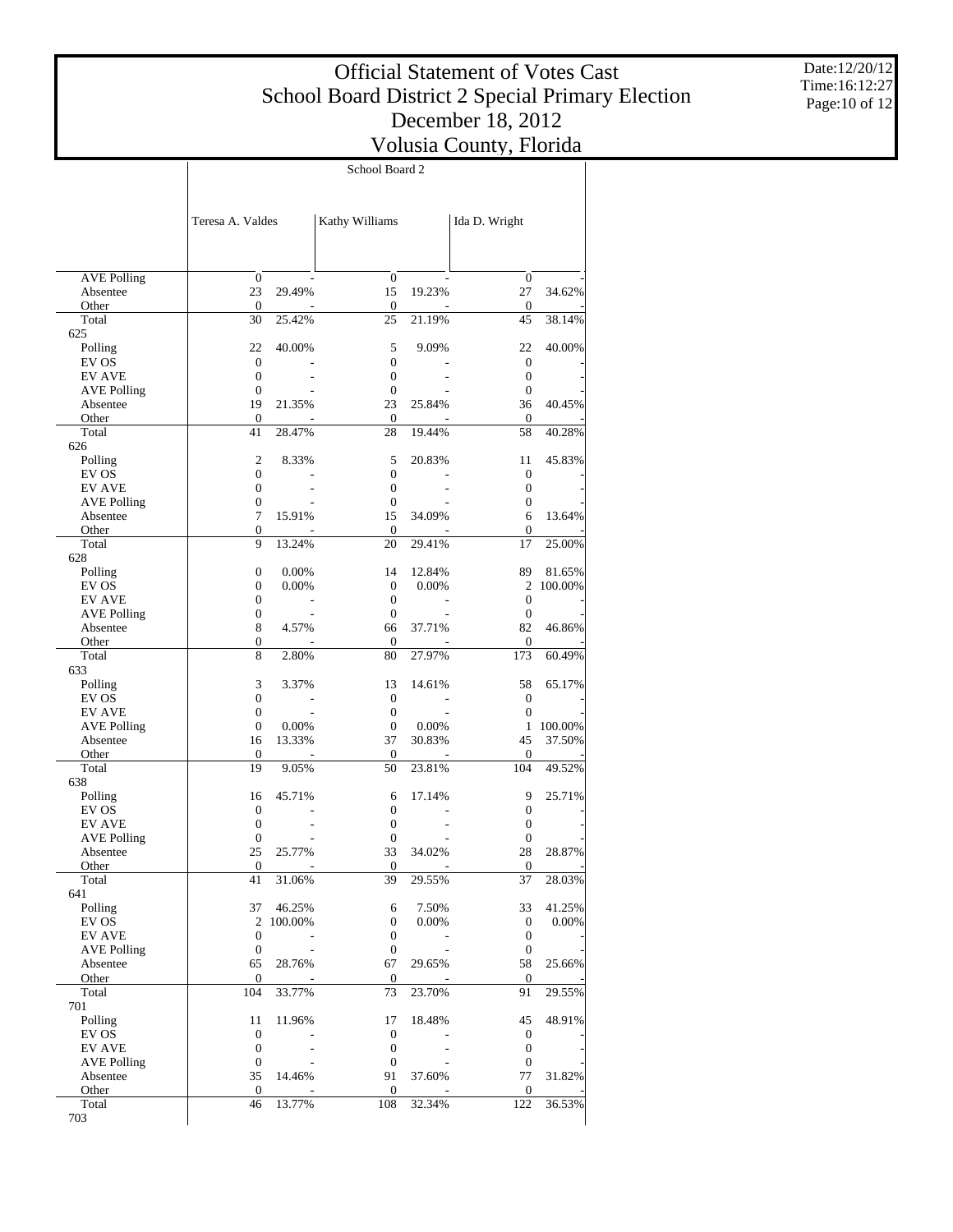School Board 2

Date:12/20/12 Time:16:12:27 Page:11 of 12

|                                     | Teresa A. Valdes                     |        | Kathy Williams               |         | Ida D. Wright                        |        |
|-------------------------------------|--------------------------------------|--------|------------------------------|---------|--------------------------------------|--------|
|                                     |                                      |        |                              |         |                                      |        |
| Polling                             | $\overline{2}$                       | 8.70%  | $\mathbf{1}$                 | 4.35%   | 15                                   | 65.22% |
| EV OS                               | $\boldsymbol{0}$                     |        | $\boldsymbol{0}$             |         | $\boldsymbol{0}$                     |        |
| <b>EV AVE</b>                       | $\boldsymbol{0}$                     |        | $\mathbf{0}$                 |         | $\boldsymbol{0}$                     |        |
| <b>AVE Polling</b>                  | $\boldsymbol{0}$                     |        | $\mathbf{0}$                 |         | $\mathbf{0}$                         |        |
| Absentee                            | 20                                   | 15.04% | 40                           | 30.08%  | 58                                   | 43.61% |
| Other                               | $\boldsymbol{0}$                     |        | 0                            |         | 0                                    |        |
| Total                               | 22                                   | 14.10% | 41                           | 26.28%  | 73                                   | 46.79% |
| 705                                 | 21                                   | 52.50% | 6                            | 15.00%  | 12                                   | 30.00% |
| Polling<br>EV OS                    | $\boldsymbol{0}$                     | 0.00%  | $\mathbf{1}$                 | 100.00% | $\boldsymbol{0}$                     | 0.00%  |
| <b>EV AVE</b>                       | $\boldsymbol{0}$                     |        | $\mathbf{0}$                 |         | $\boldsymbol{0}$                     |        |
| <b>AVE Polling</b>                  | $\boldsymbol{0}$                     |        | $\mathbf{0}$                 |         | $\boldsymbol{0}$                     |        |
| Absentee                            | $\tau$                               | 17.95% | 13                           | 33.33%  | $\overline{7}$                       | 17.95% |
| Other                               | $\boldsymbol{0}$                     |        | 0                            |         | $\mathbf{0}$                         |        |
| Total                               | 28                                   | 35.00% | 20                           | 25.00%  | 19                                   | 23.75% |
| 706                                 |                                      |        |                              |         |                                      |        |
| Polling                             | 85                                   | 64.89% | 12                           | 9.16%   | 21                                   | 16.03% |
| EV OS                               | $\boldsymbol{0}$                     |        | $\mathbf{0}$                 |         | $\boldsymbol{0}$                     |        |
| <b>EV AVE</b><br><b>AVE Polling</b> | $\boldsymbol{0}$<br>$\boldsymbol{0}$ |        | $\mathbf{0}$<br>$\mathbf{0}$ |         | $\boldsymbol{0}$<br>$\mathbf{0}$     |        |
| Absentee                            | 82                                   | 35.04% | 71                           | 30.34%  | 48                                   | 20.51% |
| Other                               | $\boldsymbol{0}$                     |        | 0                            |         | $\mathbf{0}$                         |        |
| Total                               | 167                                  | 45.75% | 83                           | 22.74%  | 69                                   | 18.90% |
| 709                                 |                                      |        |                              |         |                                      |        |
| Polling                             | 9                                    | 39.13% | 3                            | 13.04%  | 9                                    | 39.13% |
| EV OS                               | $\boldsymbol{0}$                     |        | $\boldsymbol{0}$             |         | $\boldsymbol{0}$                     |        |
| <b>EV AVE</b>                       | $\boldsymbol{0}$                     |        | $\mathbf{0}$                 |         | $\boldsymbol{0}$                     |        |
| <b>AVE Polling</b>                  | $\boldsymbol{0}$                     |        | $\mathbf{0}$                 |         | $\mathbf{0}$                         |        |
| Absentee                            | 22<br>$\boldsymbol{0}$               | 17.74% | 35                           | 28.23%  | 42                                   | 33.87% |
| Other<br>Total                      | 31                                   | 21.09% | 0<br>38                      | 25.85%  | $\mathbf{0}$<br>51                   | 34.69% |
| 711                                 |                                      |        |                              |         |                                      |        |
| Polling                             | 3                                    | 9.38%  | 9                            | 28.13%  | 18                                   | 56.25% |
| EV OS                               | $\boldsymbol{0}$                     |        | $\mathbf{0}$                 |         | $\boldsymbol{0}$                     |        |
| <b>EV AVE</b>                       | $\boldsymbol{0}$                     |        | $\mathbf{0}$                 |         | $\boldsymbol{0}$                     |        |
| <b>AVE Polling</b>                  | $\boldsymbol{0}$                     |        | $\mathbf{0}$                 |         | $\boldsymbol{0}$                     |        |
| Absentee                            | 32                                   | 19.75% | 45                           | 27.78%  | 56                                   | 34.57% |
| Other                               | $\boldsymbol{0}$                     |        | 0                            |         | 0                                    |        |
| Total<br>712                        | 35                                   | 18.04% | 54                           | 27.84%  | 74                                   | 38.14% |
| Polling                             | 4                                    | 36.36% | 1                            | 9.09%   | 5                                    | 45.45% |
| EV OS                               | $\boldsymbol{0}$                     |        | 0                            |         | $\boldsymbol{0}$                     |        |
| <b>EV AVE</b>                       | $\boldsymbol{0}$                     |        | 0                            |         | $\boldsymbol{0}$                     |        |
| <b>AVE Polling</b>                  | $\boldsymbol{0}$                     |        | $\boldsymbol{0}$             |         | 0                                    |        |
| Absentee                            | 14                                   | 21.21% | 23                           | 34.85%  | 25                                   | 37.88% |
| Other                               | $\mathbf{0}$                         |        | $\overline{0}$               |         | $\mathbf{0}$                         |        |
| Total                               | 18                                   | 23.38% | 24                           | 31.17%  | 30                                   | 38.96% |
| 714<br>Polling                      |                                      |        |                              |         |                                      |        |
| EV OS                               | 5<br>$\boldsymbol{0}$                | 12.50% | 6<br>$\boldsymbol{0}$        | 15.00%  | 26                                   | 65.00% |
| <b>EV AVE</b>                       | $\boldsymbol{0}$                     |        | $\boldsymbol{0}$             |         | $\boldsymbol{0}$<br>$\boldsymbol{0}$ |        |
| <b>AVE Polling</b>                  | $\boldsymbol{0}$                     |        | $\boldsymbol{0}$             |         | $\boldsymbol{0}$                     |        |
| Absentee                            | 28                                   | 19.31% | 51                           | 35.17%  | 36                                   | 24.83% |
| Other                               | $\mathbf{0}$                         |        | 0                            |         | 0                                    |        |
| Total                               | 33                                   | 17.84% | 57                           | 30.81%  | 62                                   | 33.51% |
| 717                                 |                                      |        |                              |         |                                      |        |
| Polling                             | 6                                    | 22.22% | 8                            | 29.63%  | 13                                   | 48.15% |
| EV OS                               | 0                                    |        | $\boldsymbol{0}$             |         | $\boldsymbol{0}$                     |        |
| <b>EV AVE</b>                       | $\boldsymbol{0}$                     |        | $\boldsymbol{0}$             |         | $\boldsymbol{0}$                     |        |
| <b>AVE Polling</b><br>Absentee      | $\boldsymbol{0}$<br>5                | 10.20% | $\boldsymbol{0}$<br>24       | 48.98%  | $\boldsymbol{0}$<br>15               | 30.61% |
|                                     |                                      |        |                              |         |                                      |        |